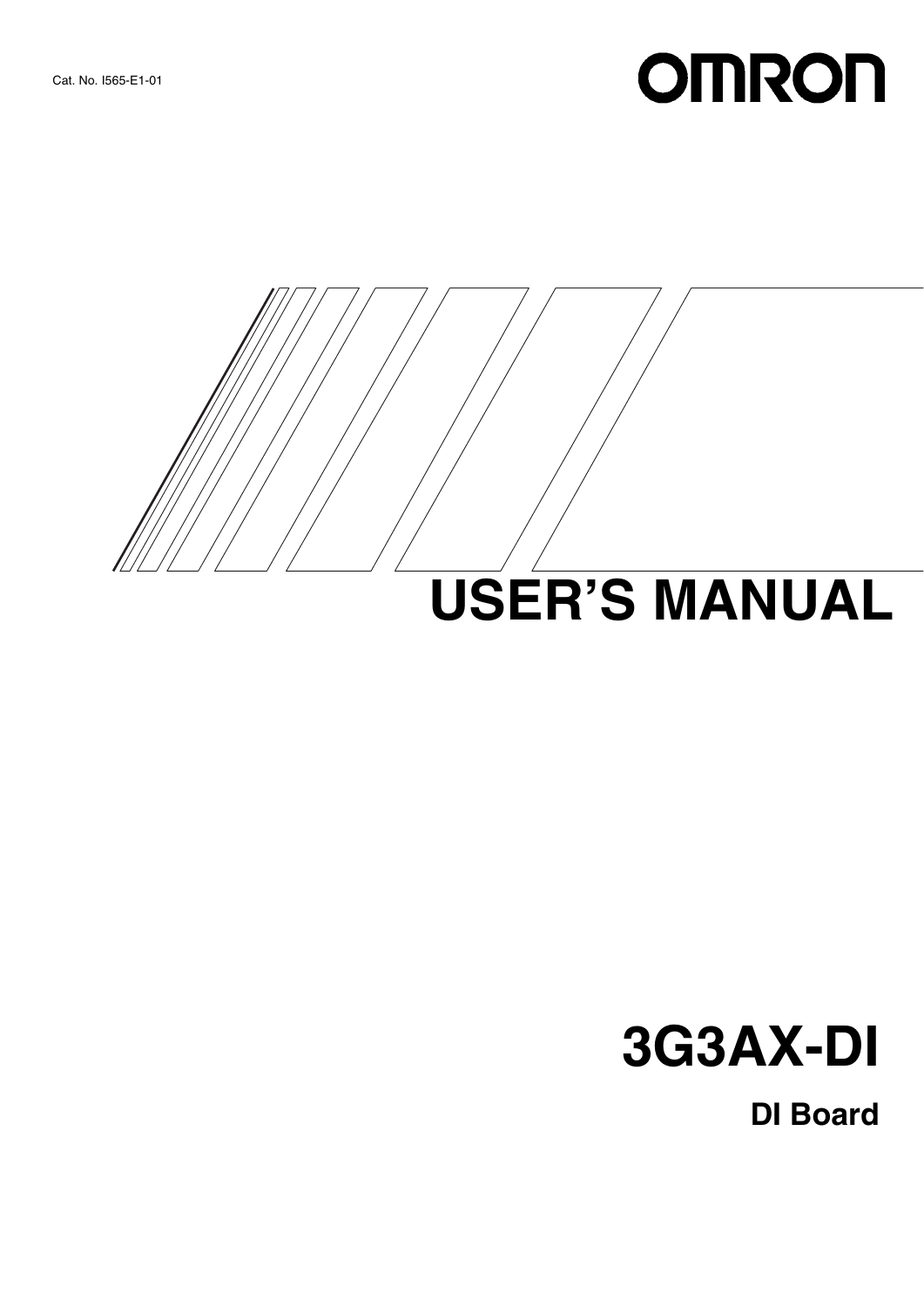## <span id="page-1-0"></span>**Introduction**

Thank you for choosing the 3G3AX-DI Board. This User's Manual (hereinafter called "this manual") describes the installation/wiring of the 3G3AX-DI model, as well as troubleshooting and inspection methods.

- **This manual should be delivered to the actual end user of the product.**
- After reading this manual, keep it handy for future reference.
- **This manual describes the specifications and functions of the product as well as the relations** between them. You should assume that anything not described in this manual is not possible with the product.
- $\bullet$ Intended readers

This manual is intended for:

 Those with knowledge of electrical systems (qualified electrical engineers or the equivalent), and also in charge of:

- Introducing the control equipment
- Designing the control system
- Installing and/or connecting the control equipment
- Field management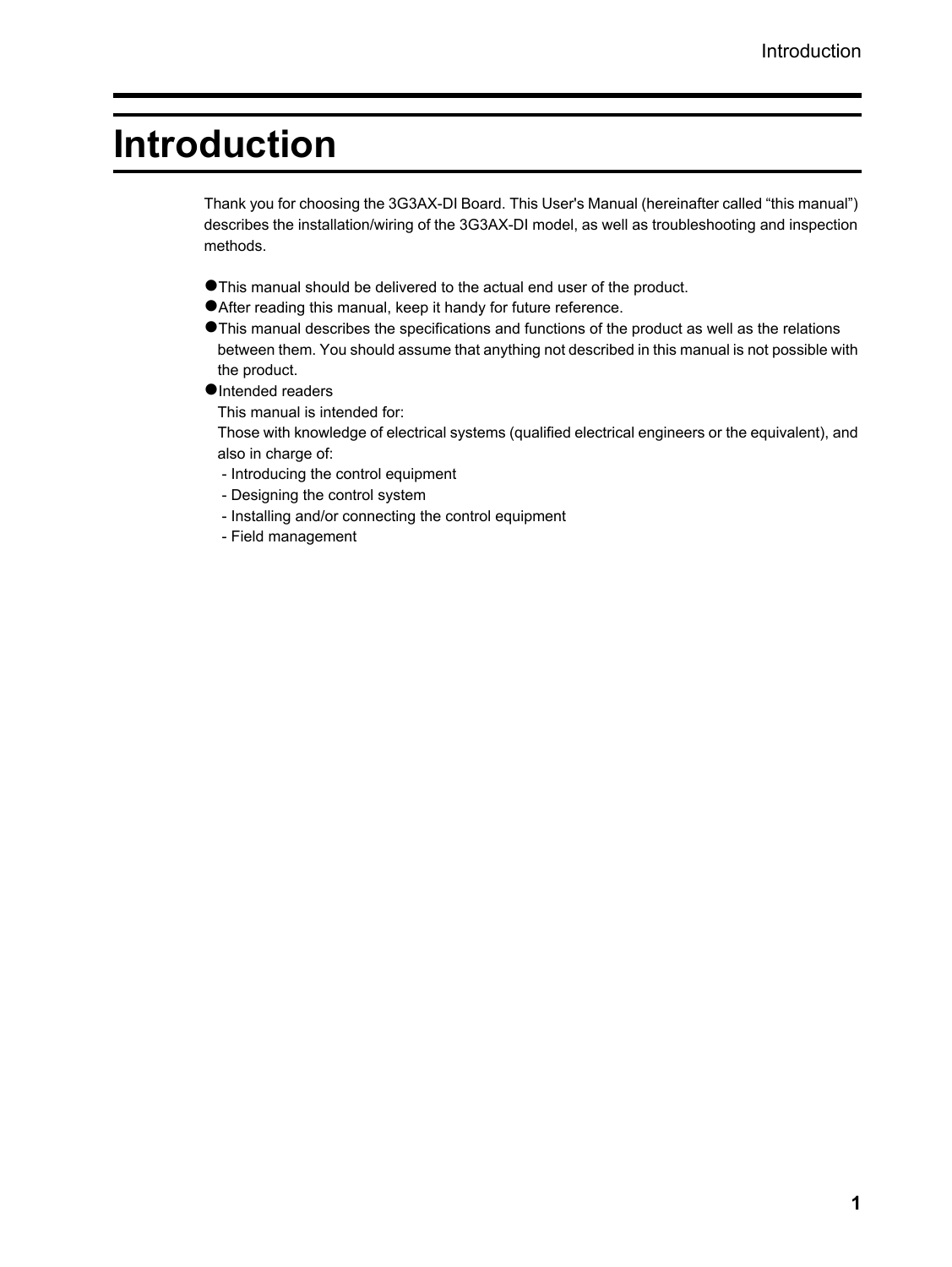# <span id="page-2-0"></span>**Read and Understand This Manual**

Please read and understand this manual before using the product. Please consult your OMRON representative if you have any questions or comments.

### **Warranty and Limitations of Liability**

#### **WARRANTY**

OMRON's exclusive warranty is that the products are free from defects in materials and workmanship for a period of one year (or other period if specified) from date of sale by OMRON.

OMRON MAKES NO WARRANTY OR REPRESENTATION, EXPRESS OR IMPLIED, REGARDING NON-INFRINGEMENT, MERCHANTABILITY, OR FITNESS FOR PARTICULAR PURPOSE OF THE PRODUCTS. ANY BUYER OR USER ACKNOWLEDGES THAT THE BUYER OR USER ALONE HAS DETERMINED THAT THE PRODUCTS WILL SUITABLY MEET THE REQUIREMENTS OF THEIR INTENDED USE. OMRON DISCLAIMS ALL OTHER WARRANTIES, EXPRESS OR IMPLIED.

#### **LIMITATIONS OF LIABILITY**

OMRON SHALL NOT BE RESPONSIBLE FOR SPECIAL, INDIRECT, OR CONSEQUENTIAL DAMAGES, LOSS OF PROFITS OR COMMERCIAL LOSS IN ANY WAY CONNECTED WITH THE PRODUCTS, WHETHER SUCH CLAIM IS BASED ON CONTRACT, WARRANTY, NEGLIGENCE, OR STRICT LIABILITY.

In no event shall the responsibility of OMRON for any act exceed the individual price of the product on which liability is asserted.

IN NO EVENT SHALL OMRON BE RESPONSIBLE FOR WARRANTY, REPAIR, OR OTHER CLAIMS REGARDING THE PRODUCTS UNLESS OMRON'S ANALYSIS CONFIRMS THAT THE PRODUCTS WERE PROPERLY HANDLED, STORED, INSTALLED, AND MAINTAINED AND NOT SUBJECT TO CONTAMINATION, ABUSE, MISUSE, OR INAPPROPRIATE MODIFICATION OR REPAIR.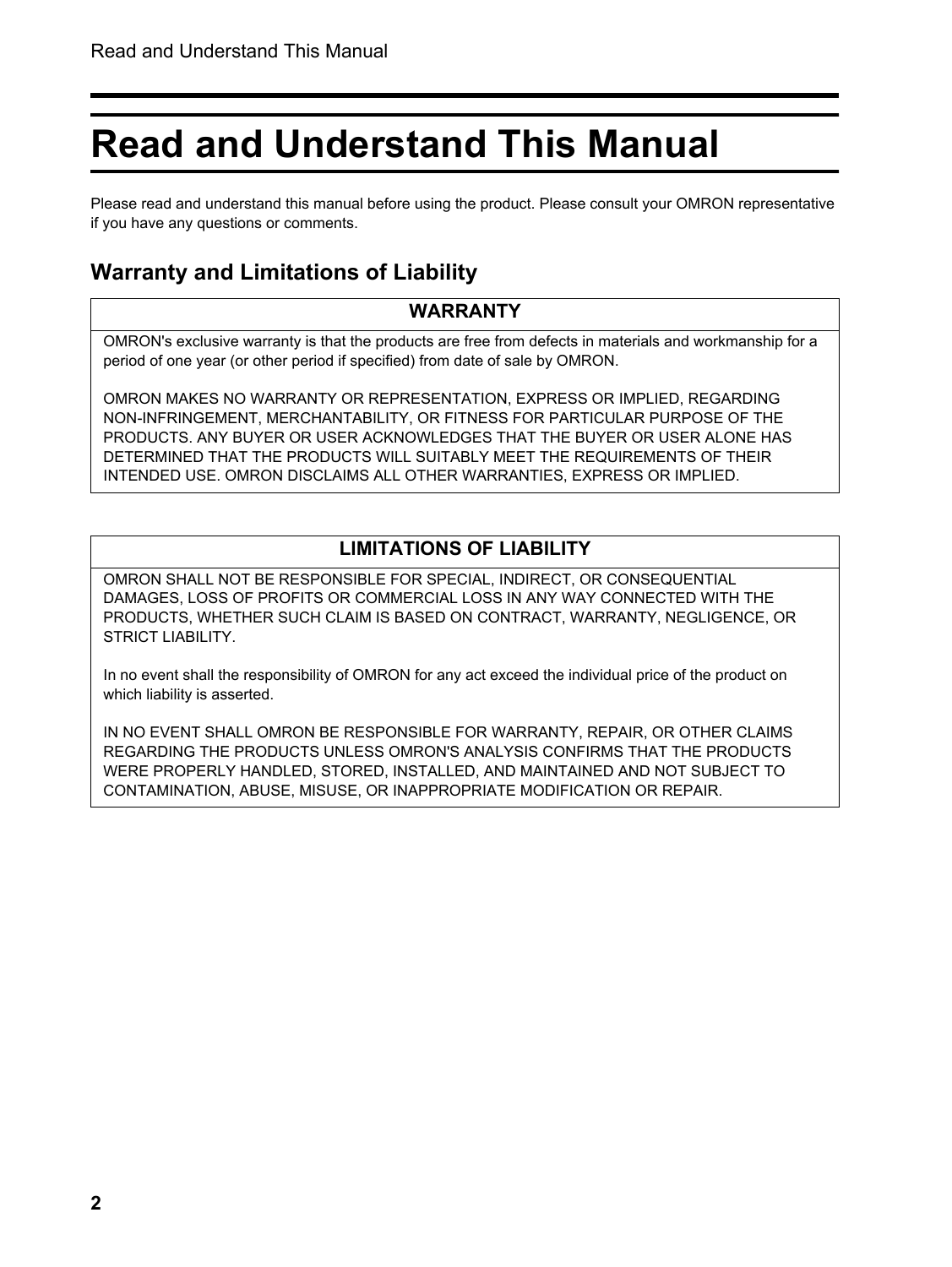### **Application Considerations**

#### **SUITABILITY FOR USE**

OMRON shall not be responsible for conformity with any standards, codes, or regulations that apply to the combination of products in the customer's application or use of the products.

At the customer's request, OMRON will provide applicable third party certification documents identifying ratings and limitations of use that apply to the products. This information by itself is not sufficient for a complete determination of the suitability of the products in combination with the end product, machine, system, or other application or use.

The following are some examples of applications for which particular attention must be given. This is not intended to be an exhaustive list of all possible uses of the products, nor is it intended to imply that the uses listed may be suitable for the products:

- Outdoor use, uses involving potential chemical contamination or electrical interference, or conditions or uses not described in this manual.
- Nuclear energy control systems, combustion systems, railroad systems, aviation systems, medical equipment, amusement machines, vehicles, safety equipment, and installations subject to separate industry or government regulations.
- Systems, machines, and equipment that could present a risk to life or property.

Please know and observe all prohibitions of use applicable to the products.

NEVER USE THE PRODUCTS FOR AN APPLICATION INVOLVING SERIOUS RISK TO LIFE OR PROPERTY WITHOUT ENSURING THAT THE SYSTEM AS A WHOLE HAS BEEN DESIGNED TO ADDRESS THE RISKS, AND THAT THE OMRON PRODUCTS ARE PROPERLY RATED AND INSTALLED FOR THE INTENDED USE WITHIN THE OVERALL EQUIPMENT OR SYSTEM.

#### **PROGRAMMABLE PRODUCTS**

OMRON shall not be responsible for the user's programming of a programmable product, or any consequence thereof.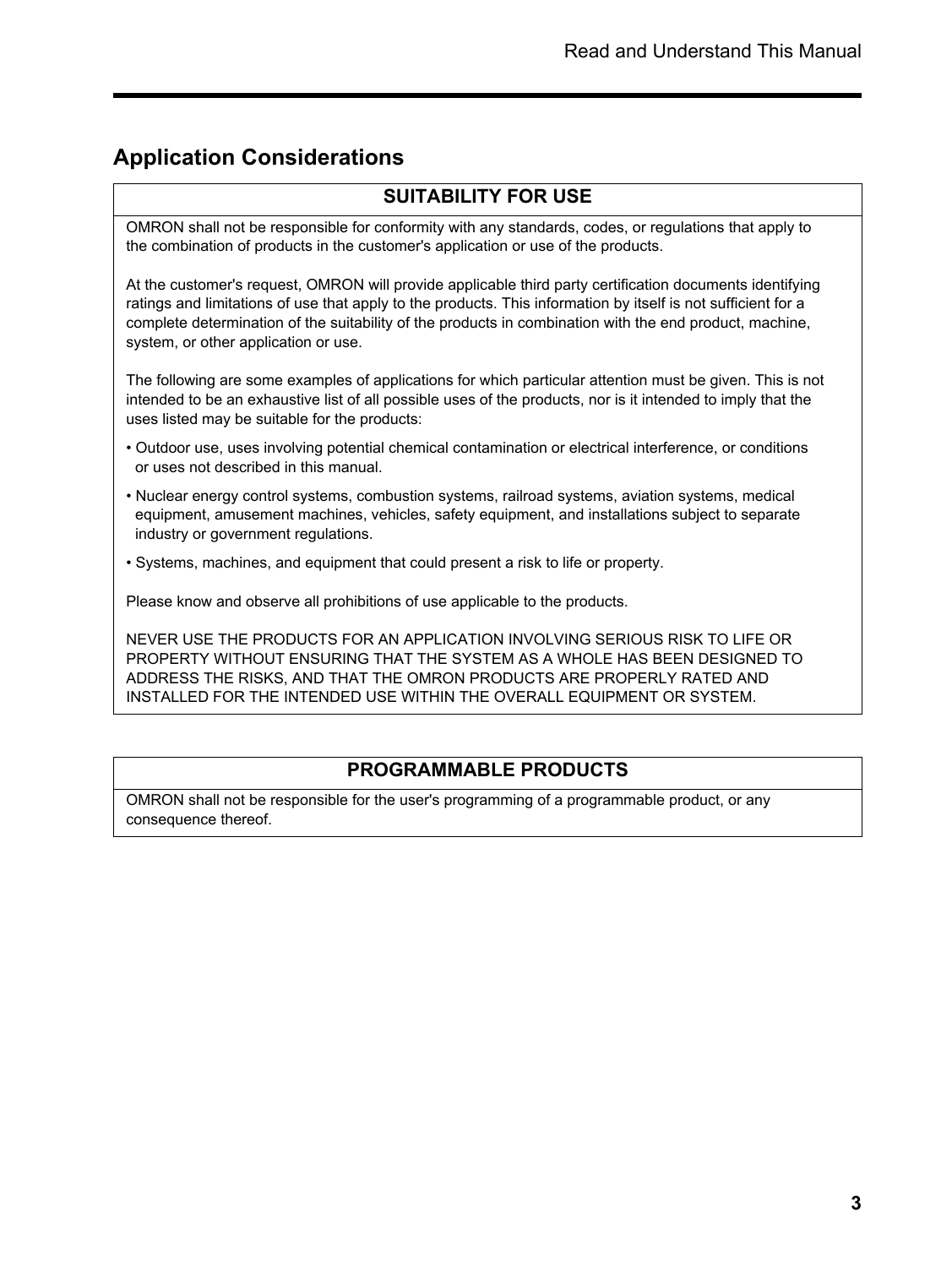### **Disclaimers**

#### **CHANGE IN SPECIFICATIONS**

Product specifications and accessories may be changed at any time based on improvements and other reasons.

It is our practice to change model numbers when published ratings or features are changed, or when significant construction changes are made. However, some specifications of the products may be changed without any notice. When in doubt, special model numbers may be assigned to fix or establish key specifications for your application on your request. Please consult with your OMRON representative at any time to confirm actual specifications of purchased products.

#### **DIMENSIONS AND WEIGHTS**

Dimensions and weights are nominal and are not to be used for manufacturing purposes, even when tolerances are shown.

#### **PERFORMANCE DATA**

Performance data given in this manual is provided as a guide for the user in determining suitability and does not constitute a warranty. It may represent the result of OMRON's test conditions, and the users must correlate it to actual application requirements. Actual performance is subject to the OMRON Warranty and Limitations of Liability.

#### **ERRORS AND OMISSIONS**

The information in this manual has been carefully checked and is believed to be accurate; however, no responsibility is assumed for clerical, typographical, or proofreading errors, or omissions.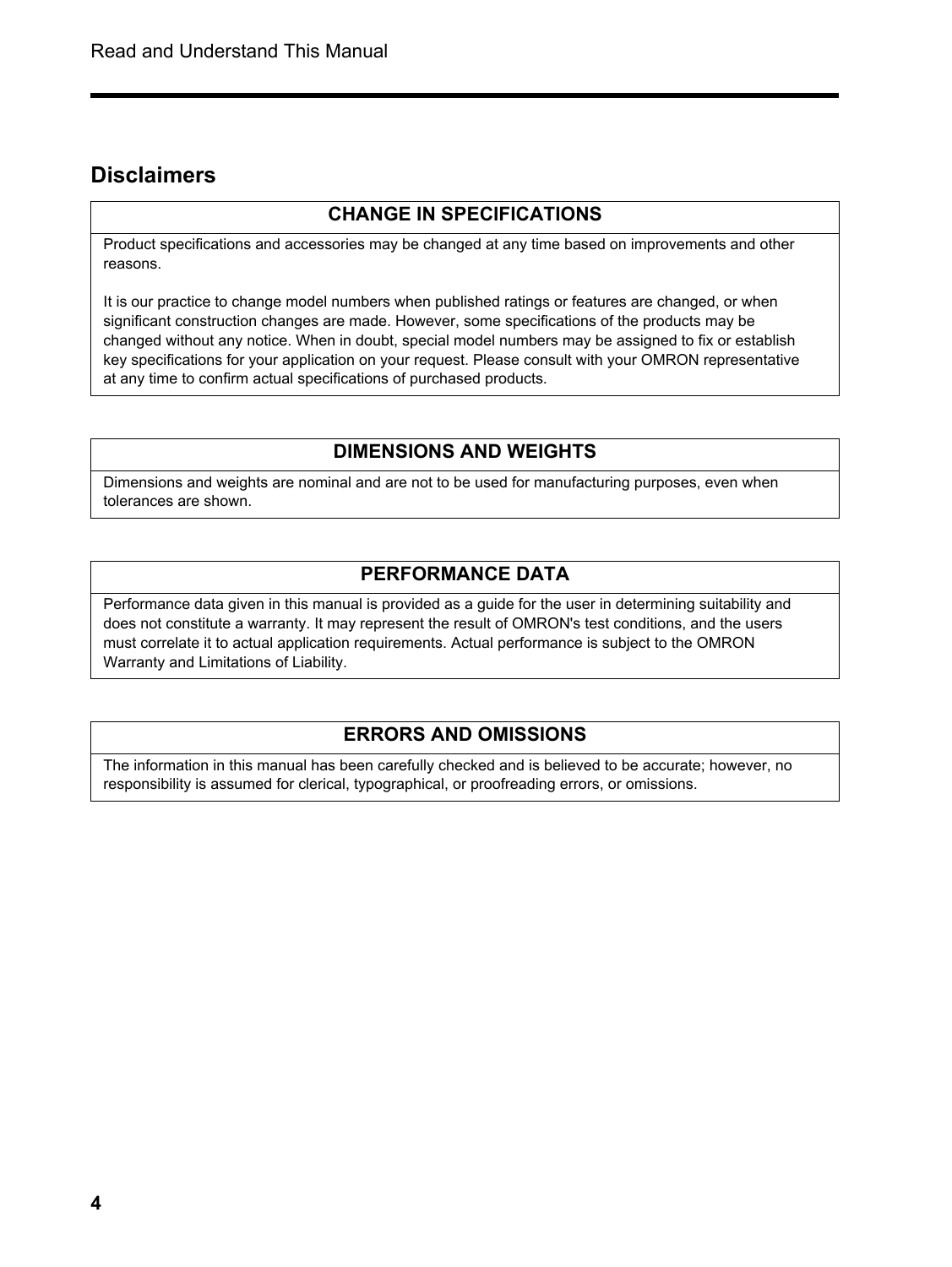# <span id="page-5-0"></span>**Safety Precautions**

#### **Indications and Meanings of Safety Information**

In this user's manual, the following precautions and signal words are used to provide information to ensure the safe use of the 3G3AX-DI Board.

The information provided here is vital to safety. Strictly observe the precautions provided.

### **Meanings of Signal Words**



Indicates an imminently hazardous situation which, if not avoided, is likely to result in serious injury or may result in death. Additionally there may be severe property damage.

**CAUTION**

Indicates a potentially hazardous situation which, if not avoided, may result in minor or moderate injury, or in property damage.

### **Alert Symbols in This Document**

| <b>A WARNING</b>                                                                                                                                                                                                                                             |
|--------------------------------------------------------------------------------------------------------------------------------------------------------------------------------------------------------------------------------------------------------------|
| Turn off the power supply and implement wiring correctly.<br>Not doing so may result in a serious injury due to an electric shock.                                                                                                                           |
| Wiring work must be carried out only by qualified personnel.<br>Not doing so may result in a serious injury due to an electric shock.                                                                                                                        |
| Do not touch the surface of the DI Board or terminals, and do not remove the signal wire or the DI<br>Board while the power is being supplied.<br>Doing so may result in a serious injury due to an electric shock or fire.                                  |
| Turn off the input power of the Inverter and wait for more than 10 minutes before putting on or taking<br>off the DI Board, changing the setting / wiring or conducting inspection.<br>Not doing so may result in a serious injury due to an electric shock. |

|                    | A CAUTION                                                                                                                                                                                |
|--------------------|------------------------------------------------------------------------------------------------------------------------------------------------------------------------------------------|
| $\bf{J}$           | Place covers on the openings or take other precautions to make sure that no metal objects such as<br>cutting bits or lead wire scraps go inside when installing the DI Board and wiring. |
| $\hat{\mathbf{r}}$ | Install a stop motion device to ensure safety. Not doing so might result in a minor injury.                                                                                              |
|                    | Do not dismantle, repair or modify the product. Doing so may result in an injury.                                                                                                        |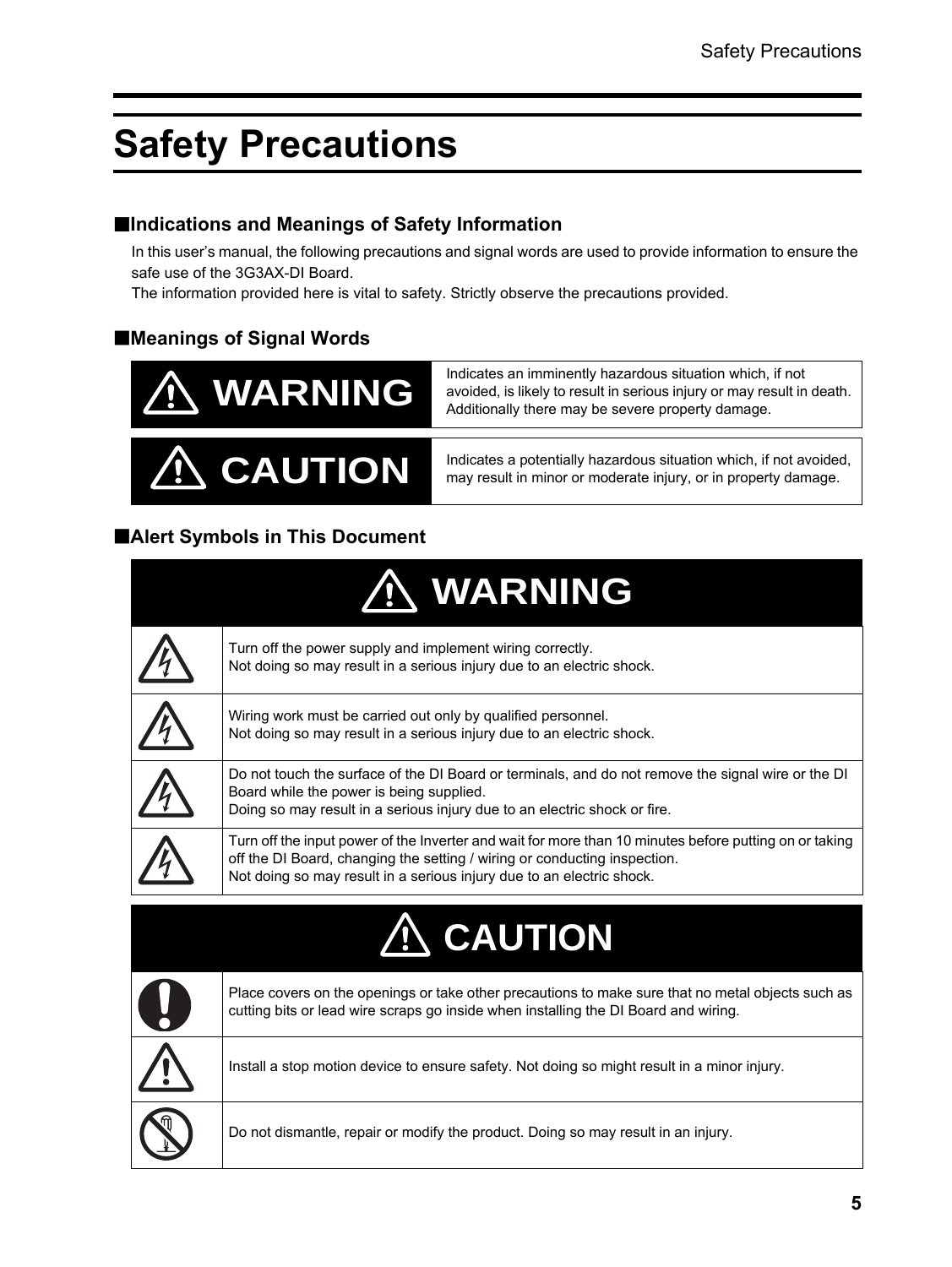## <span id="page-6-0"></span>**Precautions for Safe Use**

#### **Installation and Storage**

Do not store or use the product in the following places.

- Locations subject to direct sunlight.
- Locations subject to ambient temperature exceeding the specifications.
- Locations subject to relative humidity exceeding the specifications.
- Locations subject to condensation due to severe temperature fluctuations.
- Locations subject to corrosive or flammable gases.
- Locations subject to exposure to combustibles.
- Locations subject to dust (especially iron dust) or salt.
- Locations subject to exposure to water, oil, or chemicals.
- Locations subject to shock or vibration.

#### **Transportation, Installation, and Wiring**

Observe the following instructions during transportation, installation, and wiring.

- Do not drop or apply a strong impact on the product. Doing so may result in damaged parts or malfunction.
- Connect the DI Board to the Inverter tightly with the provided fixing screws. Tighten securely the terminal screws for the signal wire on the DI Board. Tightening torque: 0.9 N⋅m (1.0 N⋅m max.)
- Be sure to use the provided ferrite cores. Fix the ferrite cores on the wire or take appropriate measures so that the ferrite cores will not cover the shield coating of the wire. Not doing so may cause the Inverter to malfunction.
- Fix the shielding wire properly or take appropriate measures so that the wire will not be weighed down.
- Not doing so may result in shielding wire breakage due to the weight of the ferrite cores.
- Check whether the motor rotation direction is correct, and unusual sound or vibration occurs during operation.

#### **Maintenance and Inspection**

Be sure to confirm safety before conducting maintenance, inspection or parts replacement.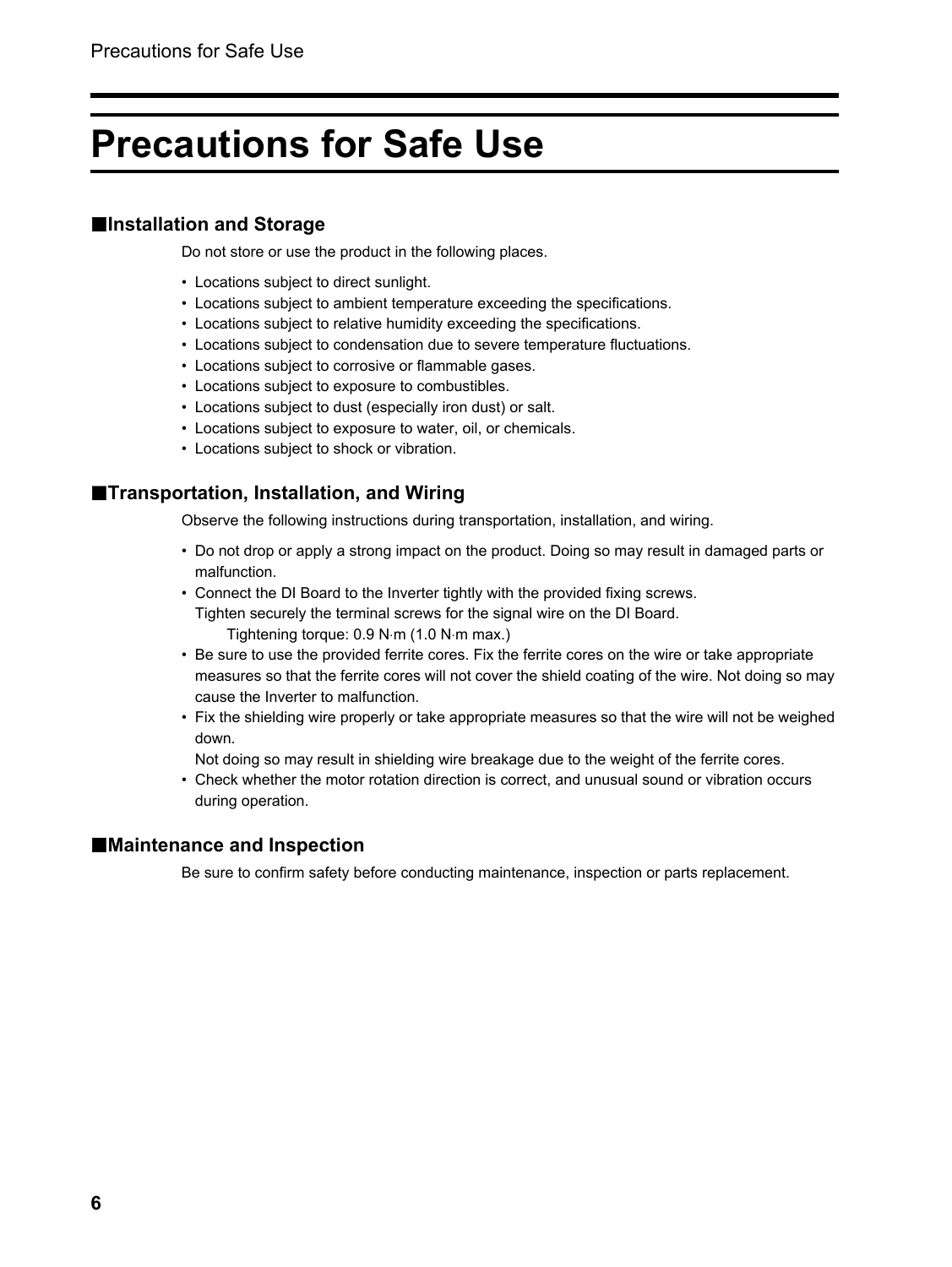# <span id="page-7-0"></span>**Precautions for Correct Use**

### **Rated Voltage**

When connecting external power to the power terminal for the interface, confirm that the external power voltage is the same as the rated voltage (24 V DC) of the product.

### **Product Disposal**

Comply with the local ordinance and regulations when disposing of the product.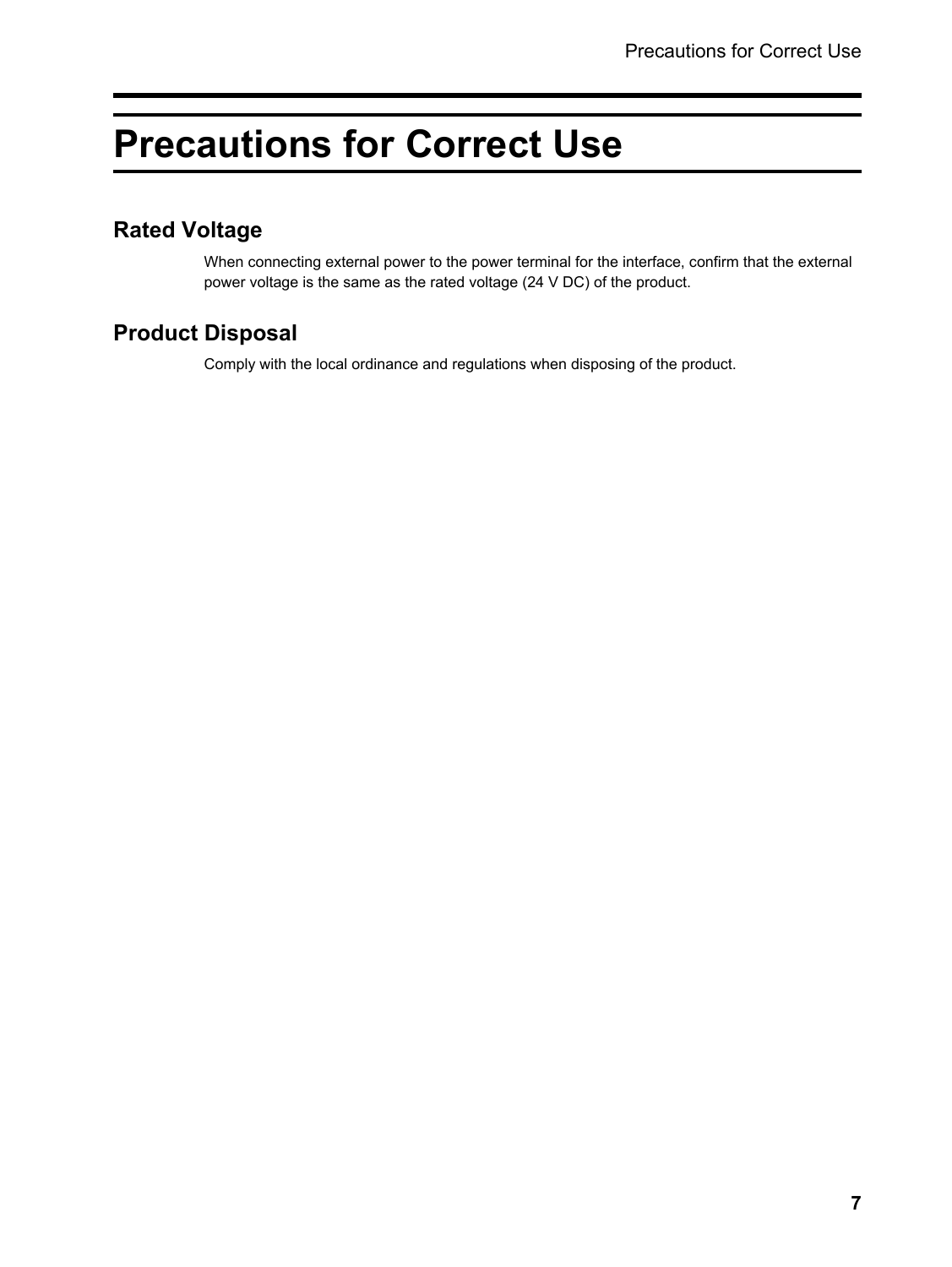# <span id="page-8-0"></span>**Checking Before Unpacking**

### **Checking the Product**

On delivery, be sure to check that the delivered product is the 3G3AX-DI Board that you ordered. Should you find any problems with the product, immediately contact your nearest local sales representative or OMRON sales office.

#### **Checking the Nameplate**



#### **Checking the Model**



### **Checking the Accessories**

Accessories of the 3G3AX-DI Board are shown below.

| $\cdot$ Fixing screws (M3 x 8) | $\therefore$ 2 |  |
|--------------------------------|----------------|--|
| •Ferrite cores                 | $\therefore$ 2 |  |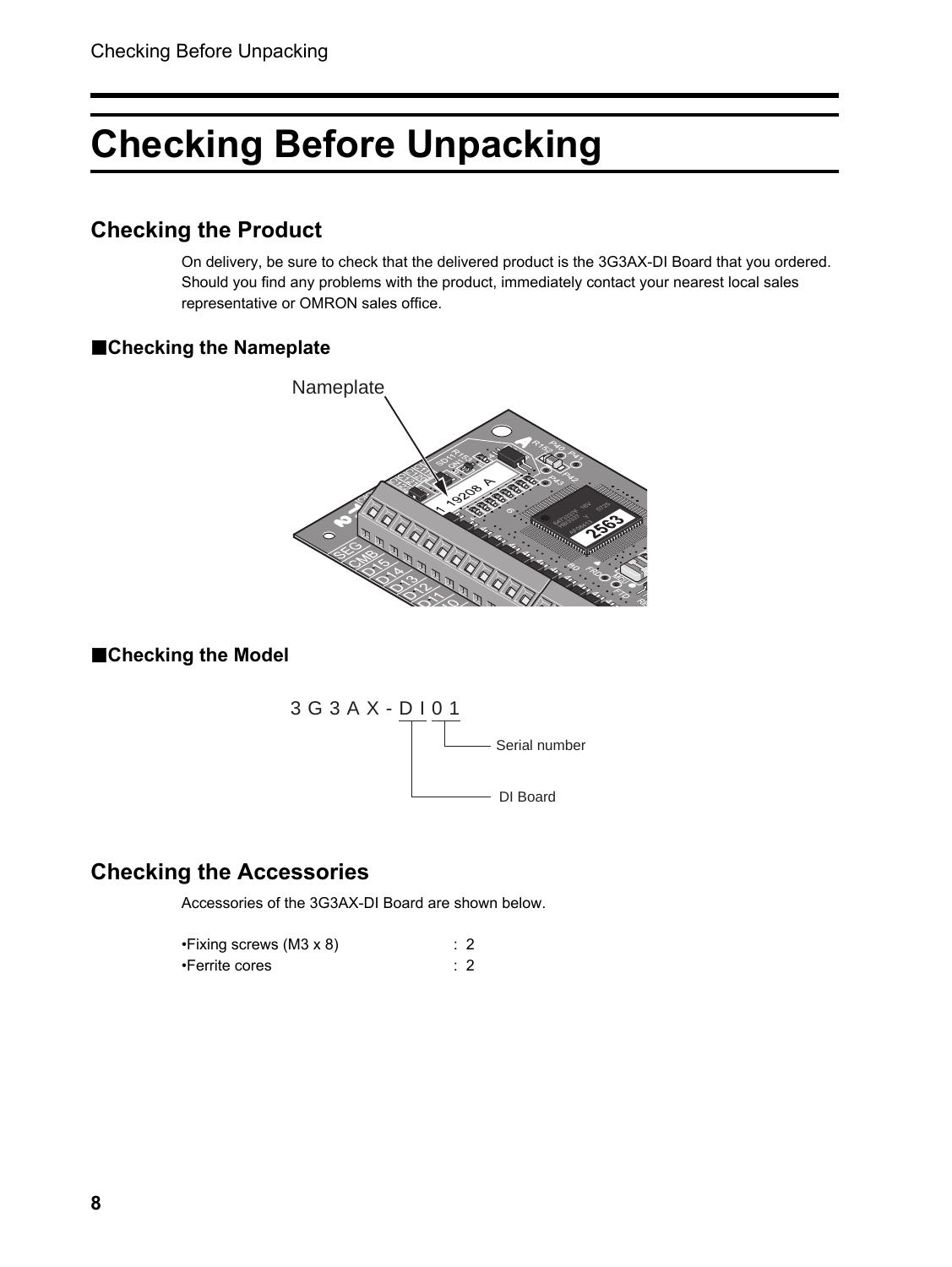# <span id="page-9-0"></span>**Revision History**

A manual revision code appears as a suffix to the catalog number located at the lower left of the front and back covers.



| Revision<br>code | Revision date | Changes and revision pages |
|------------------|---------------|----------------------------|
| 01               | April 2008    | First printing             |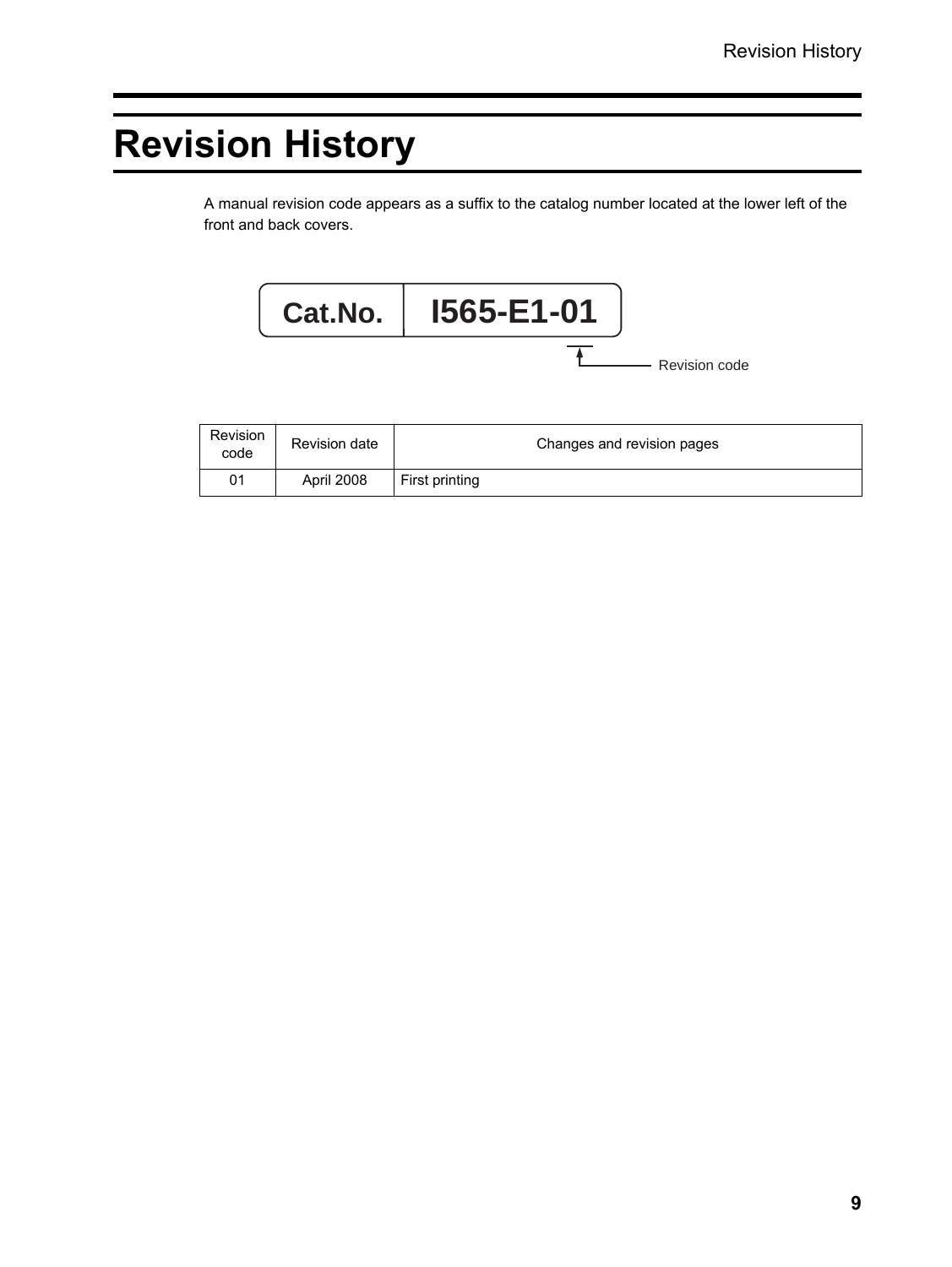# <span id="page-10-0"></span>**About This Manual**

This User's Manual is compiled chapter by chapter for user's convenience as follows: Understanding the following configuration ensures more effective use of the product.

| Chapter   |                           | Overview                                                                                      |
|-----------|---------------------------|-----------------------------------------------------------------------------------------------|
| Chapter 1 | Overview                  | Describes the overview of this product.                                                       |
| Chapter 2 | Design                    | Describes the mounting method of the product, terminal names,<br>wiring, and switch settings. |
| Chapter 3 | <b>Functions</b>          | Describes parameters for each function, type codes, and data input<br>timing chart.           |
| Chapter 4 | Maintenance<br>Operations | Describes precautions for switch settings and data input.                                     |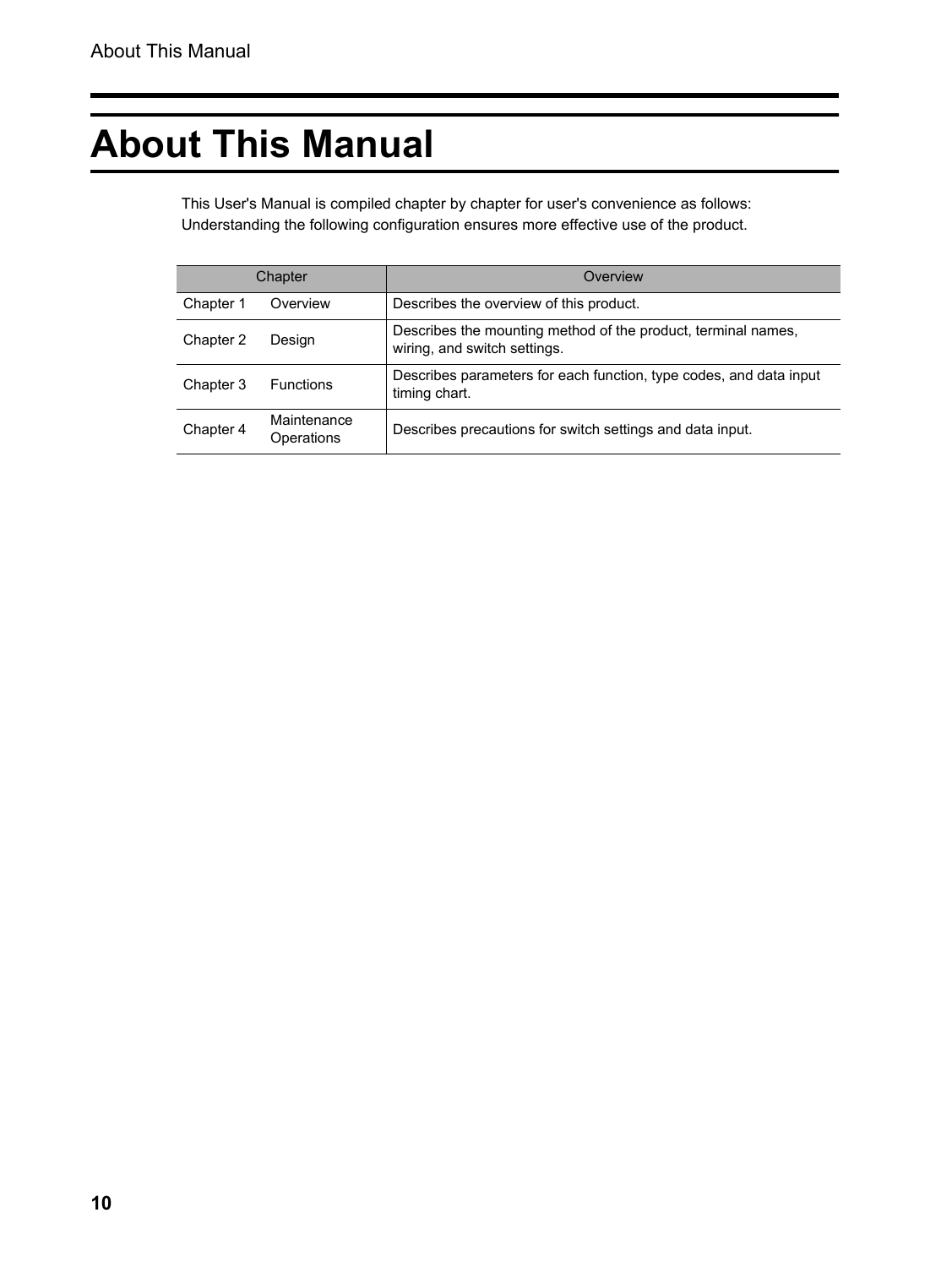# **Contents**

| Chapter 1 Overview                         |
|--------------------------------------------|
| $1 - 1$                                    |
| Chapter 2 Design                           |
| $2 - 1$                                    |
| $2 - 2$                                    |
| $2 - 3$                                    |
| $2 - 4$                                    |
| $2 - 5$                                    |
| $2 - 6$                                    |
| $2 - 7$                                    |
| $2 - 8$                                    |
| Chapter 3 Functions                        |
| $3 - 1$                                    |
| $3 - 2$                                    |
| $3 - 3$                                    |
| Chapter 4<br><b>Maintenance Operations</b> |
| $4 - 1$                                    |
| $4 - 2$                                    |
| $4 - 3$                                    |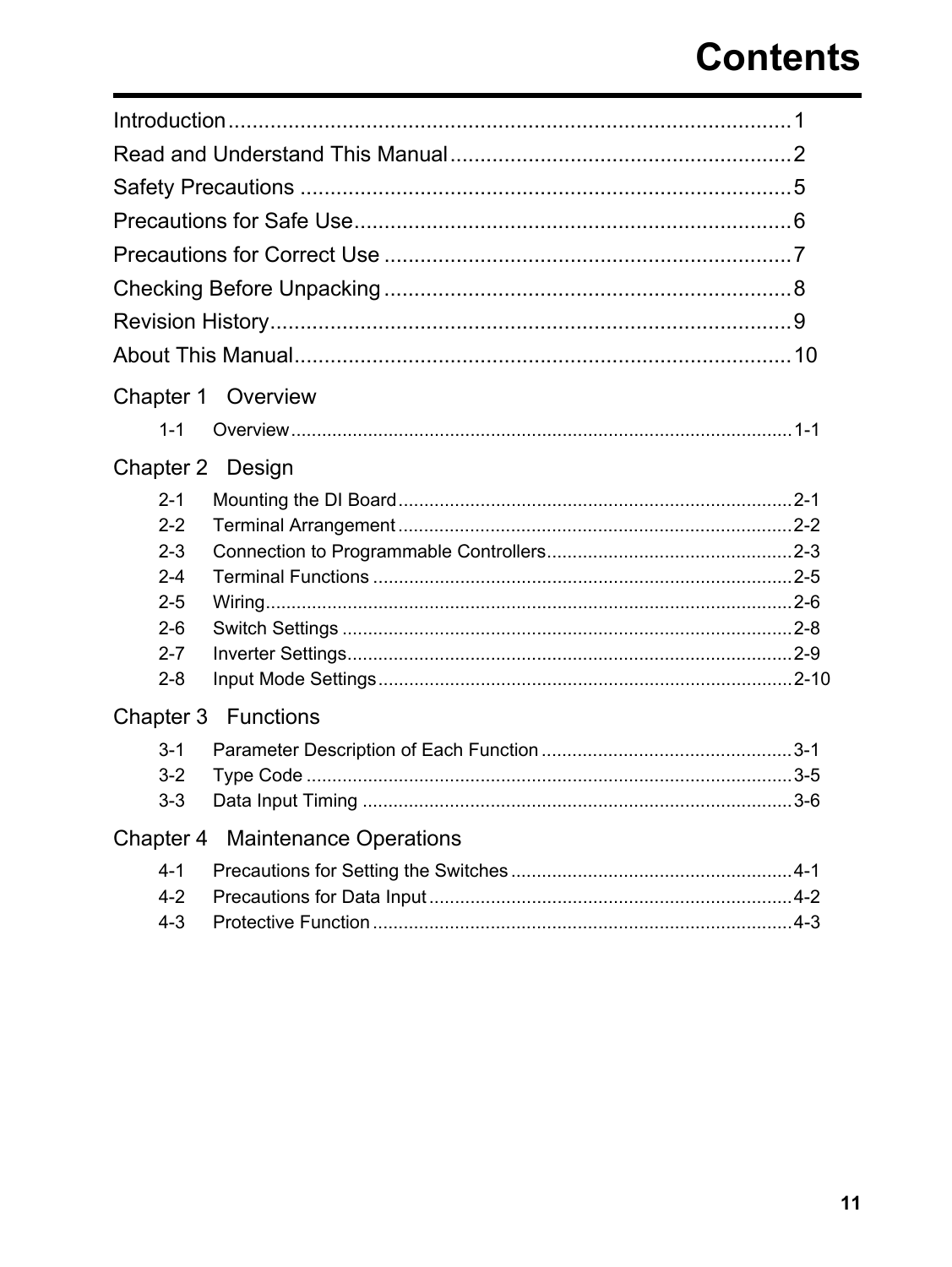# **[Chapter 1](#page-13-1)**

# **O[verview](#page-13-0)**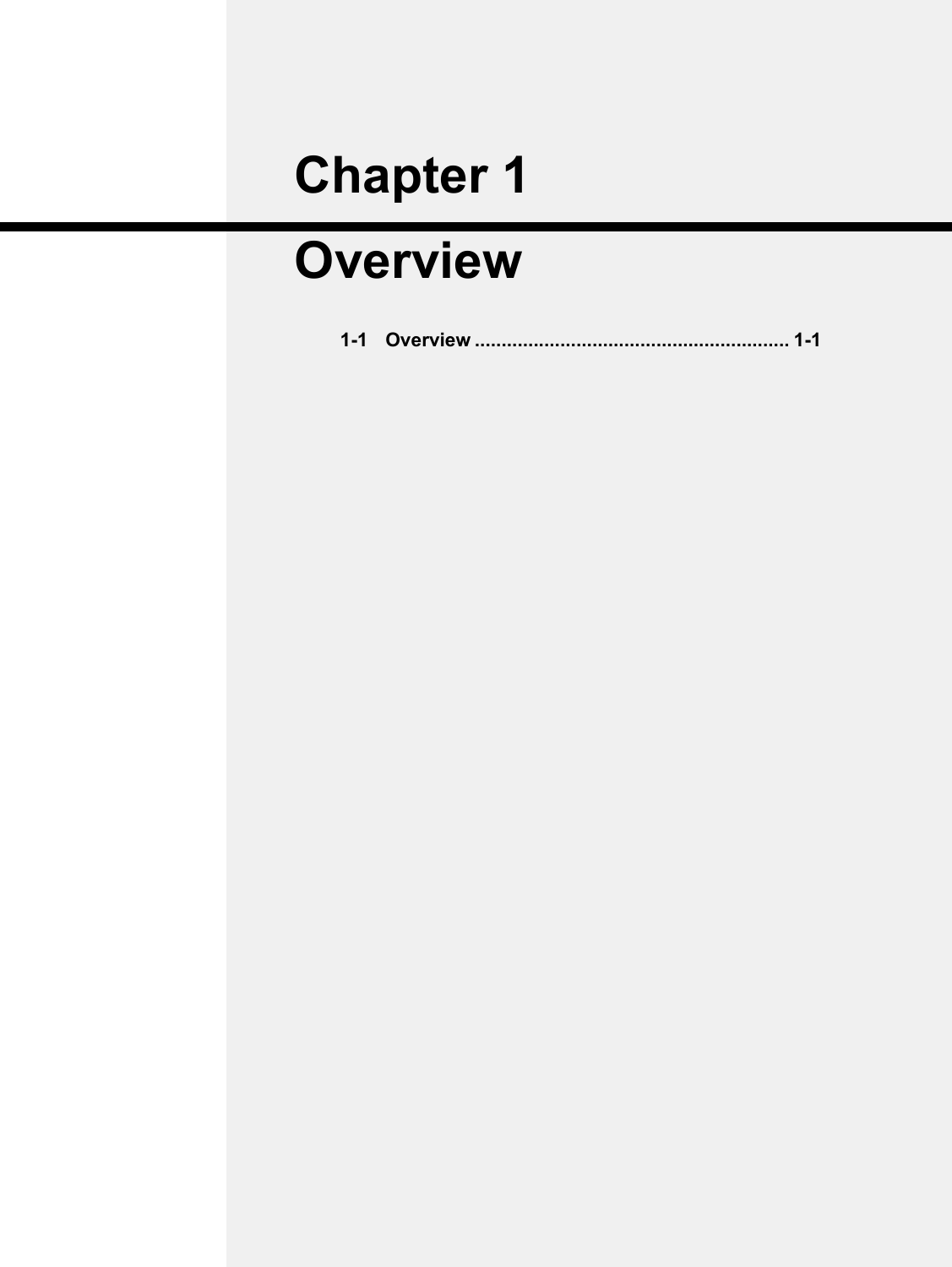# <span id="page-13-1"></span>**1-1 Overview**

<span id="page-13-0"></span>The DI Board (3G3AX-DI) is an optional board for the 3G3RX Series Inverter. With this board, you can digitally input the set frequency, acceleration time setting, deceleration time setting, torque setting and position (orientation stop position) setting.

Note that the PG Board (3G3AX-PG) is required separately for position control through position setting inputs.

**1**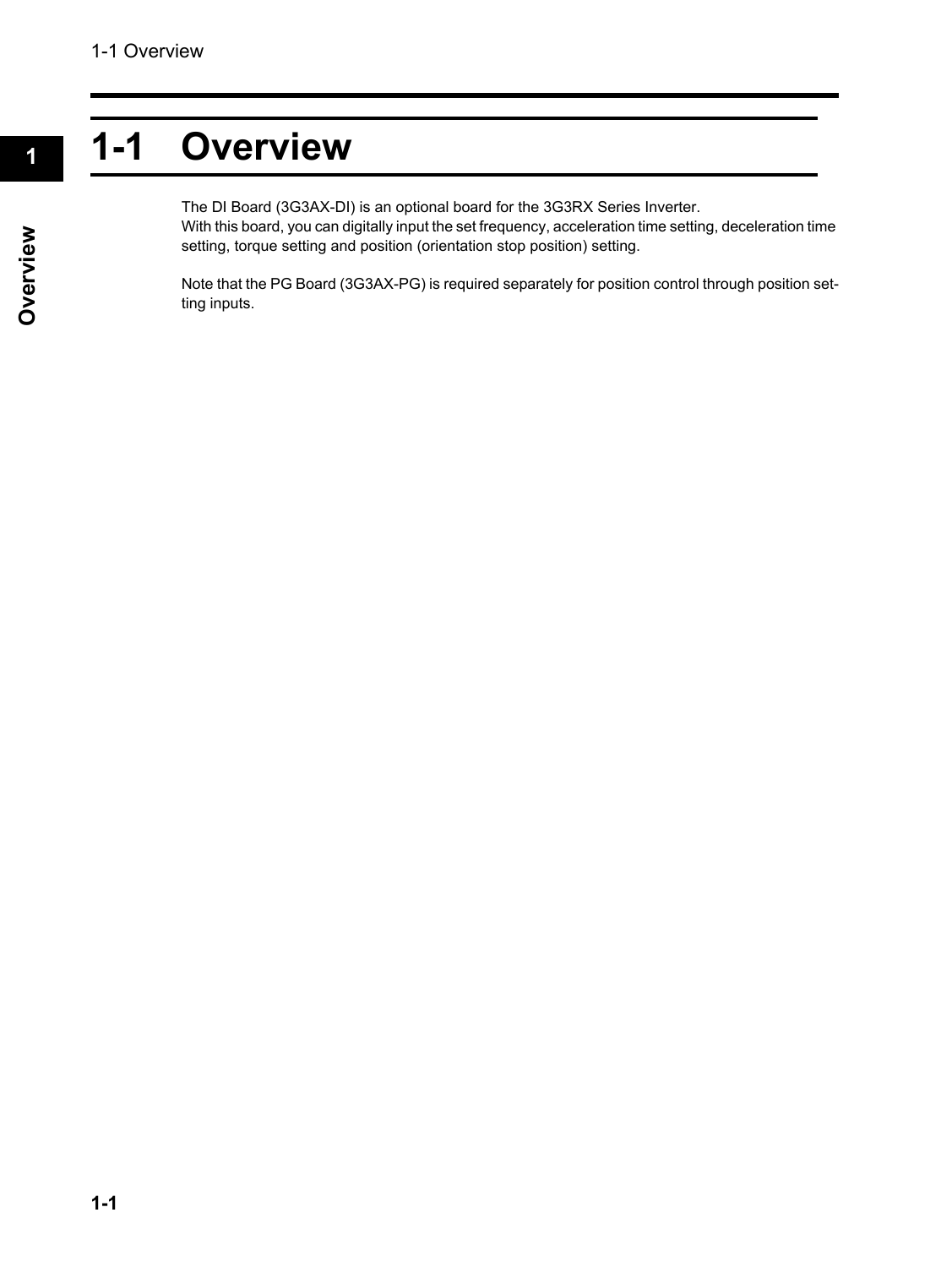# **[Chapte](#page-15-1)r 2**

# **D[esign](#page-15-0)**

| 2-3 Connection to Programmable Controllers 2-3 |  |
|------------------------------------------------|--|
|                                                |  |
|                                                |  |
|                                                |  |
|                                                |  |
|                                                |  |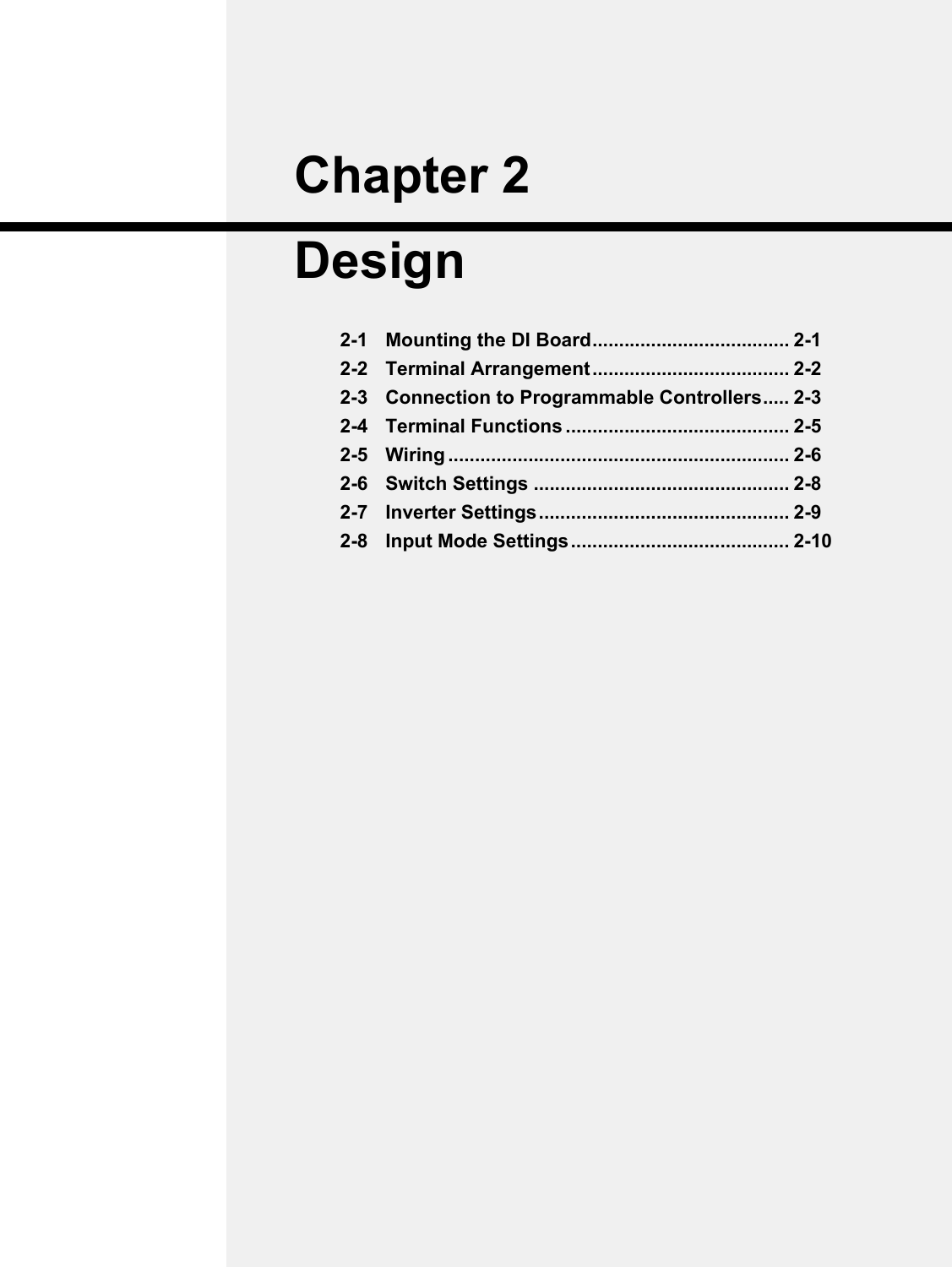# <span id="page-15-1"></span><span id="page-15-0"></span>**2-1 Mounting the DI Board**

Securely mount the DI Board as shown below.

Place the four holes (in the corners) and the connector (on the back) of the DI Board on Board port 1 (or port 2) correctly with the two holes on the guideposts and the other two on the screw holes.



### **Precautions for Correct Use**

To mount the DI Board, be sure to tightly fix it with the two provided fixing screws after putting in place the connector securely. Otherwise, the Inverter will not operate properly.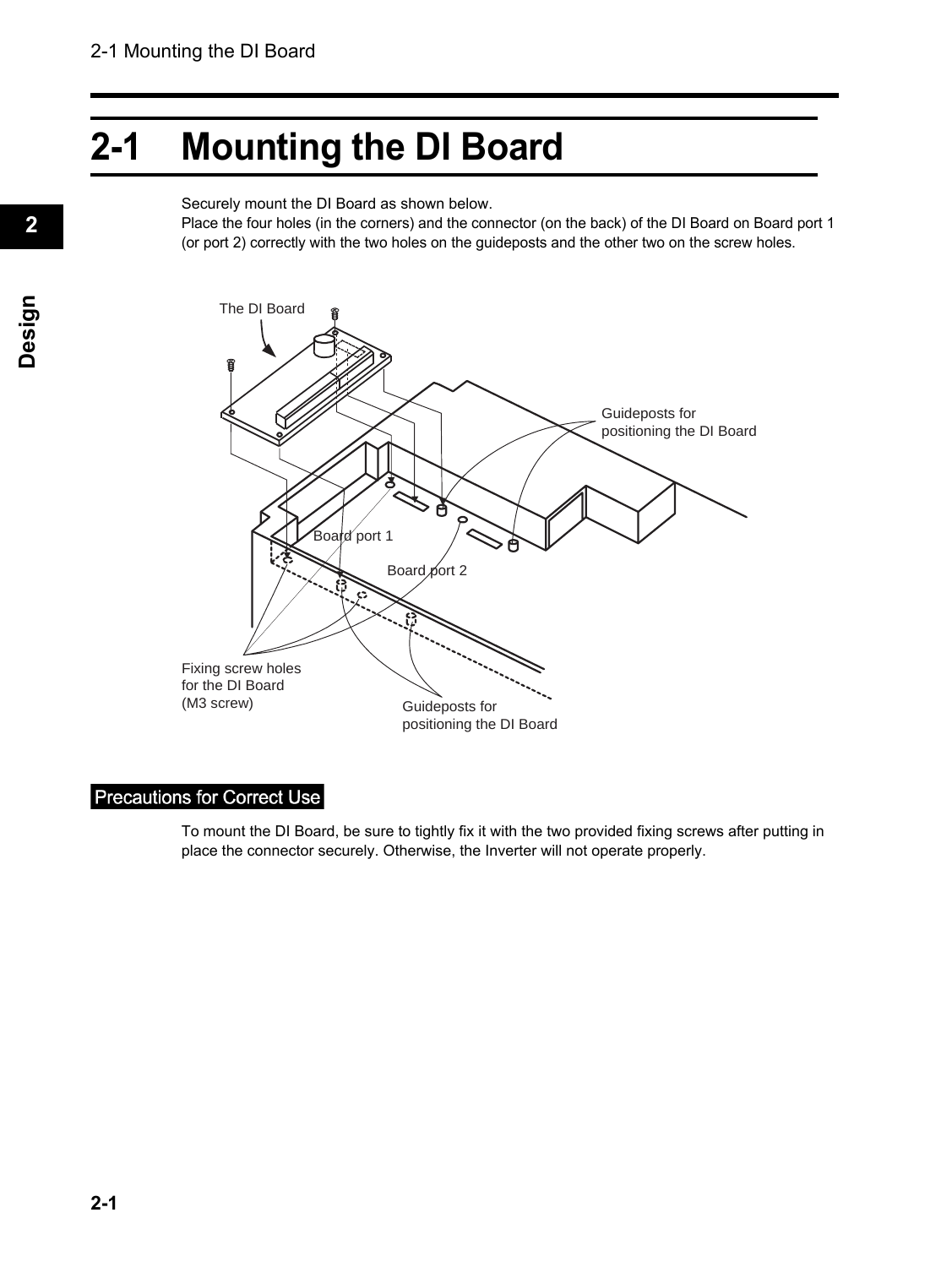## <span id="page-16-0"></span>**2-2 Terminal Arrangement**

The terminal arrangement on the 3G3AX-DI is shown below.



The standard terminal connection of the 3G3AX-DI is shown below.



Power is supplied to the input terminals (D0 to D15, STRB) when short-circuiting the P24B and PLCB terminals for the sink logic interface, and short-circuiting the CM1 and PLCB terminals for the source logic interface.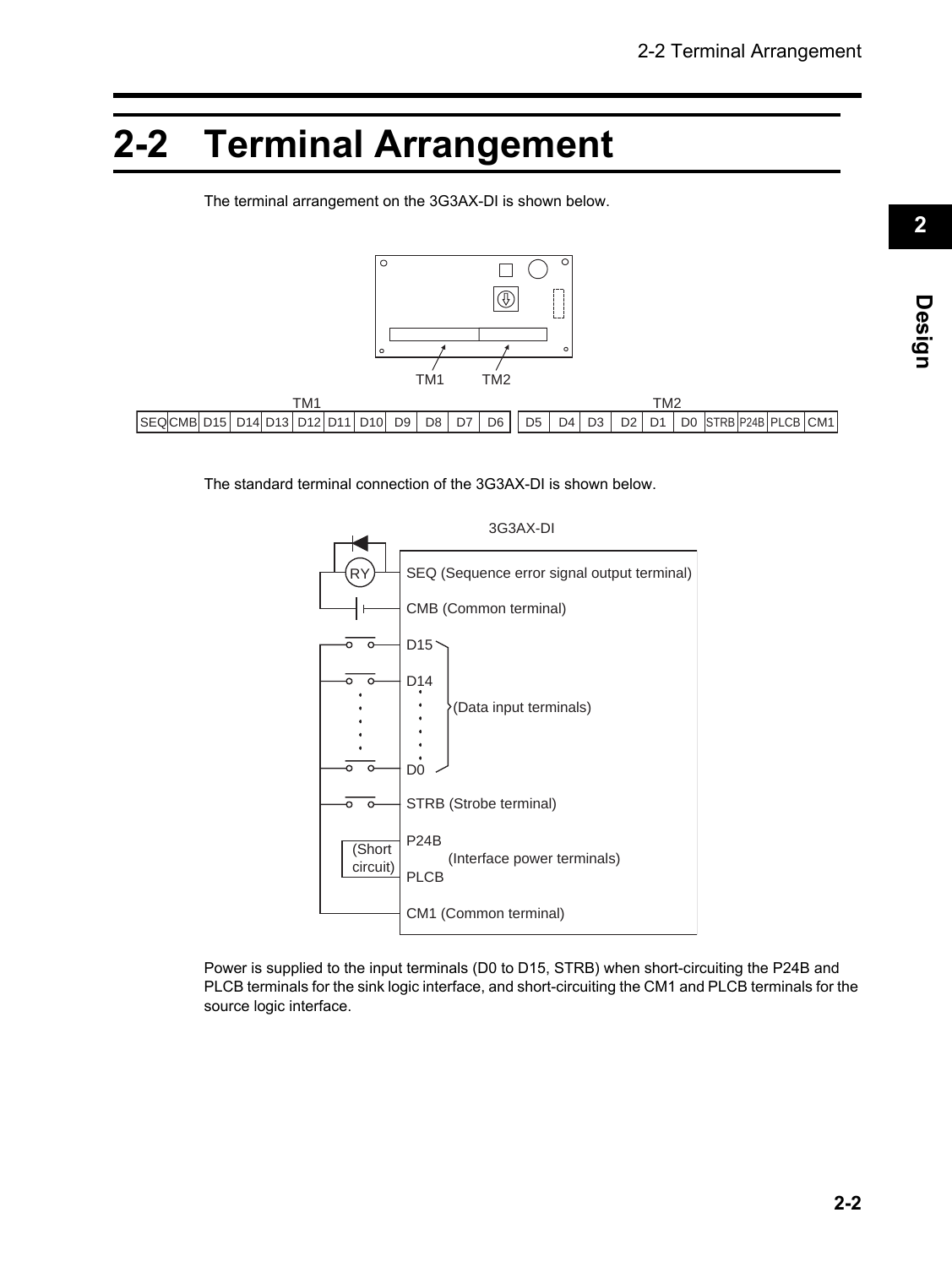# <span id="page-17-0"></span>**2-3 Connection to Programmable Controllers**

When connecting the DI Board to a programmable controller, there are four connection patterns for input terminals, and two for output terminals.

Connect the DI Board according to your programmable controller.

### **Connection of Input Terminals (D0 to D15, STRB, CM1) and Programmable Controller**



**Design**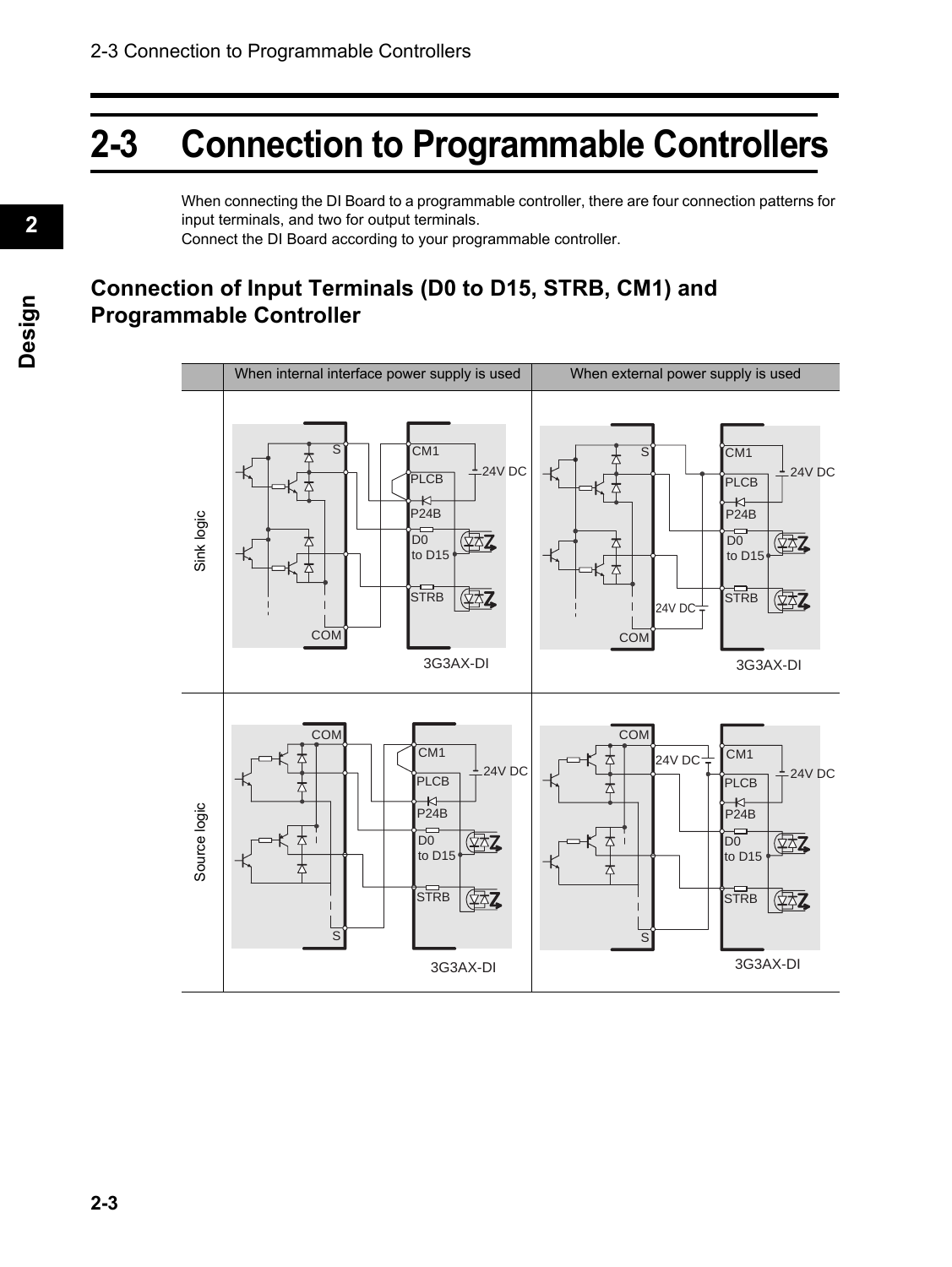### **Connection of Output Terminals (SEQ,CMB) and Programmable Controller**



**Design**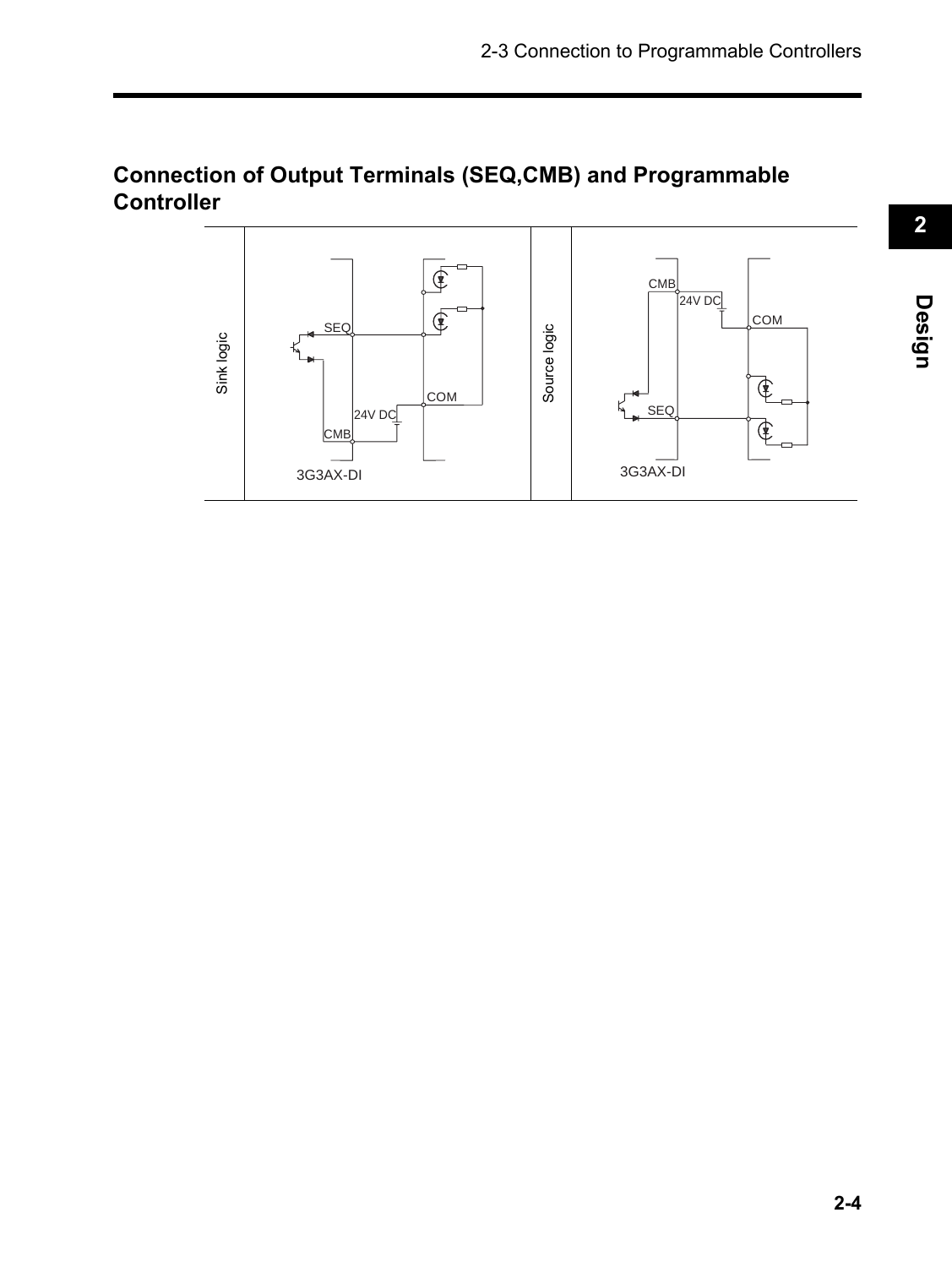# <span id="page-19-0"></span>**2-4 Terminal Functions**

The terminal specifications list is shown below.

|                 | Terminal symbol | <b>Terminal name</b>                                                                     | <b>Functions</b>                                                                                                                                               | Electric characteristics                                                                                                            |  |  |
|-----------------|-----------------|------------------------------------------------------------------------------------------|----------------------------------------------------------------------------------------------------------------------------------------------------------------|-------------------------------------------------------------------------------------------------------------------------------------|--|--|
|                 | D0 to D15       | Data input terminal                                                                      |                                                                                                                                                                | Between (D0 to 15•STRB) and<br>CM <sub>1</sub>                                                                                      |  |  |
| Input terminal  | <b>STRB</b>     | Strobe terminal<br>(Data retrieval com-<br>mand signal terminal)                         | Input ON voltage: 18 V DC<br>Input impedance: $4.7 \text{ k}\Omega$<br>Max. allowable voltage: 27 V<br>DC                                                      |                                                                                                                                     |  |  |
| Output terminal | <b>SEQ</b>      | Sequence error signal<br>output terminal<br>(Data input error signal<br>output terminal) | Open collector output<br>Available at sink/source logic                                                                                                        | Between SEQ and CMB<br>Voltage drop at power-ON: 4 V<br>max.<br>Max. allowable voltage: 27 V<br>DC<br>Max, allowable current: 50 mA |  |  |
|                 | <b>CMB</b>      | Common terminal for<br>sequence error signal<br>output                                   | Common terminal only for se-<br>quence error signal output <sup>*1</sup>                                                                                       |                                                                                                                                     |  |  |
| supply          | <b>P24B</b>     | Interface power termi-<br>nal                                                            | 24 V DC power supply for contact<br>input signal<br>(When the source logic is selected,<br>this terminal functions as the con-<br>tact input common terminal.) | Max. allowable current: 90 mA                                                                                                       |  |  |
| Power:          | CM <sub>1</sub> | Interface power com-<br>mon terminal                                                     | Common terminal for interface<br>power, data input and strobe termi-<br>nals                                                                                   |                                                                                                                                     |  |  |

\*1.Do not ground the terminal.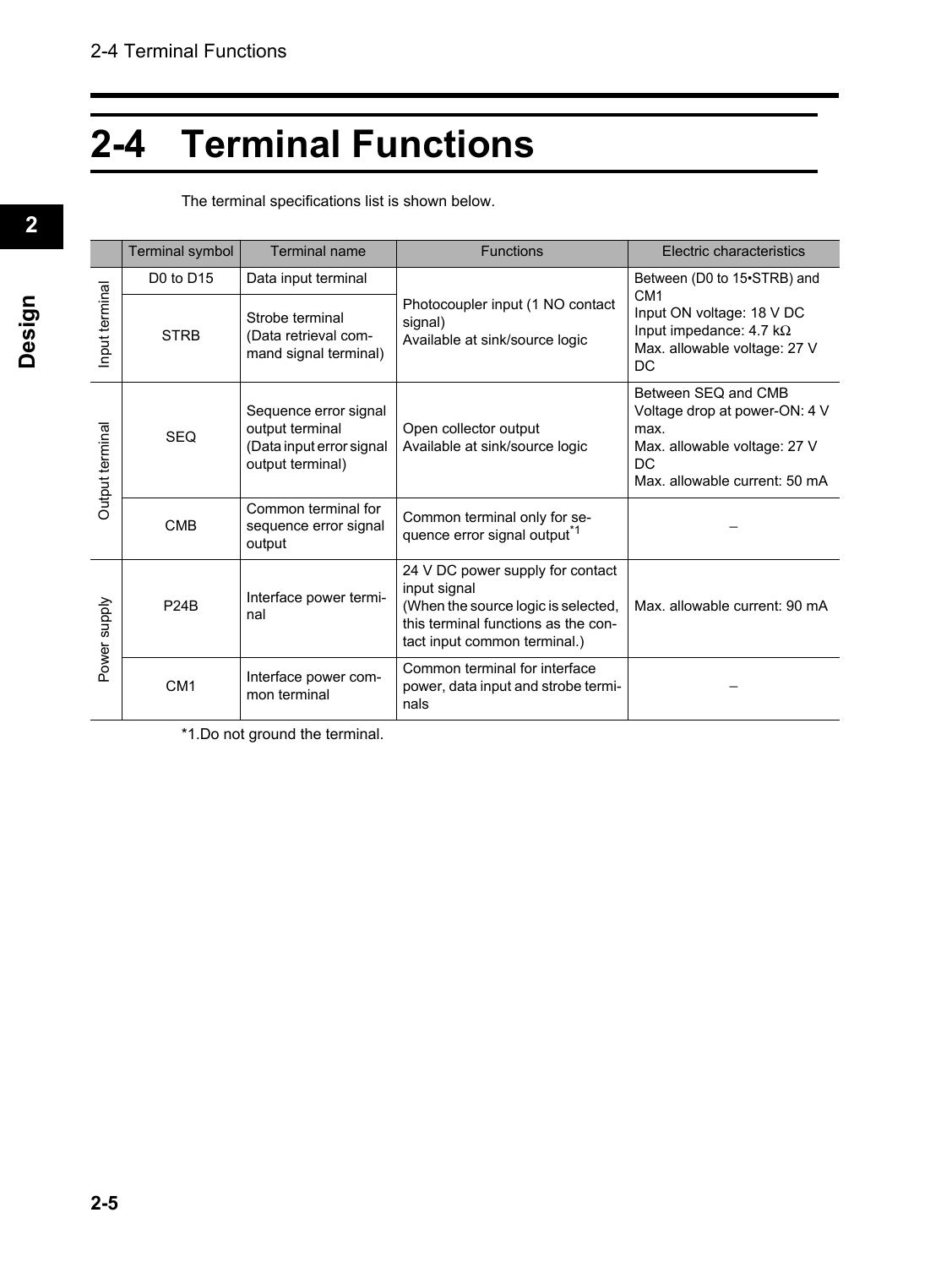# <span id="page-20-0"></span>**2-5 Wiring**

### **Applicable Wiring**

Be sure to observe the following wiring conditions:

- For the signal line, use a shield wire of 0.5  $mm<sup>2</sup>$  or less.
- Strip the signal line by 5 to 6 mm, and connect the exposed wire.
- In the case of stranded wires, make sure that the wires are not unraveled.
- Make sure that the maximum outside coating diameter of the signal line is 2.0 mm or less.
- Do not exceed 20 m for the wiring length of the shield wire.

The shield wire could be easily influenced by outside noise depending on the shielding method, resulting in an Inverter failure. Generally connect to the power supply ground of a signal line or to the ground for shielding. (To connect to the ground, be careful of the ground cabling route, and avoid multi-point grounding.)

### **Mounting the Ferrite Cores**

The ferrite core mounting method is shown below. Mount the two provided ferrite cores. Connect the wire to the CM1 terminal of the 3G3AX-DI Board through the ferrite cores for shielding.

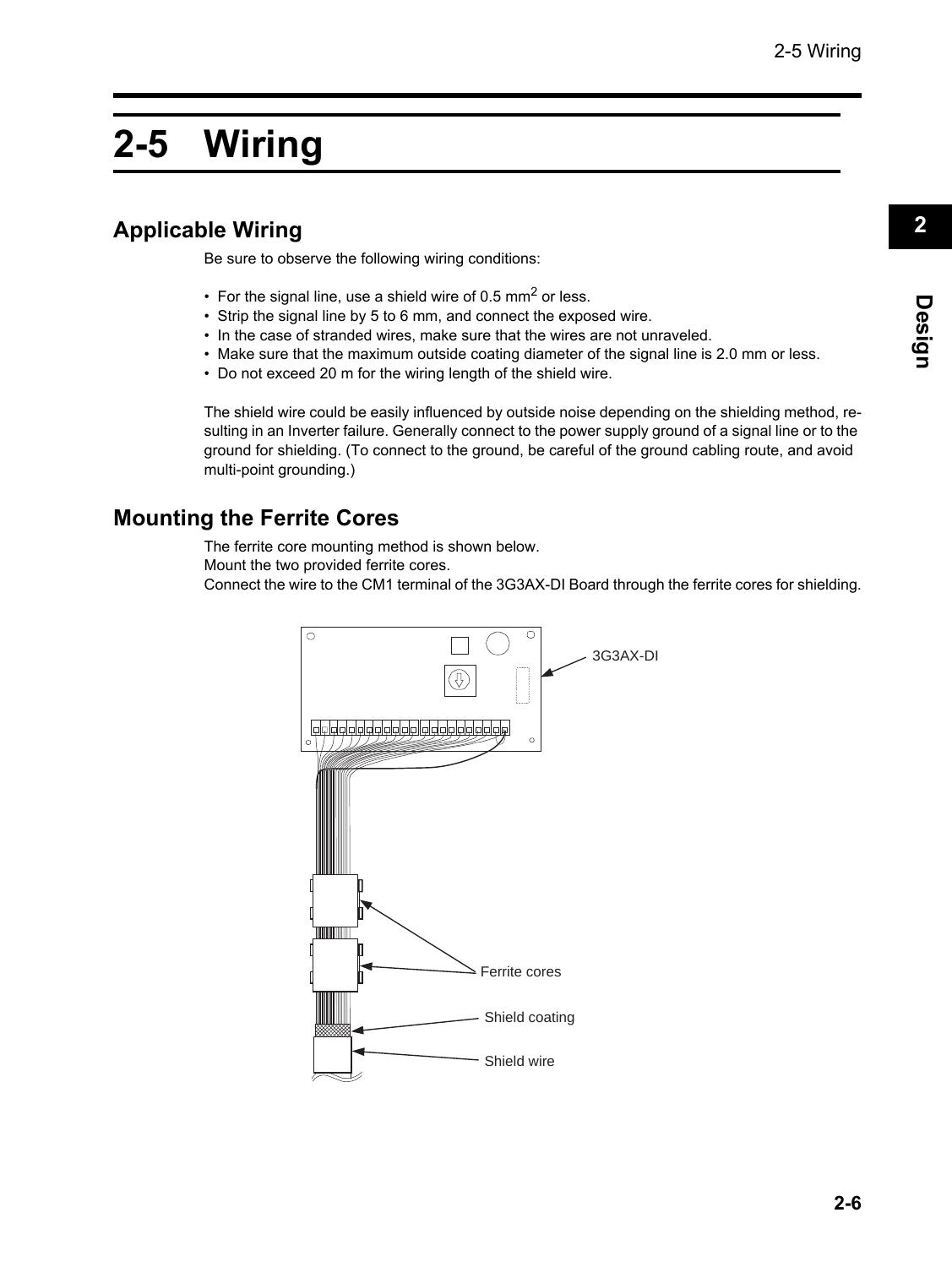### **Precautions for Correct Use**

If the ferrite cores cover the shield coating, they fail to work effectively, causing the Inverter to malfunction. Be sure to fix the ferrite cores or take other appropriate measures so that they do not overlap the shield coating.

The shield wire connected to the terminal could become disconnected due to the weight of the ferrite cores. Be sure to fix the ferrite cores or take other appropriate measures so that the shield wire does not receive the weight of the ferrite cores.

**2**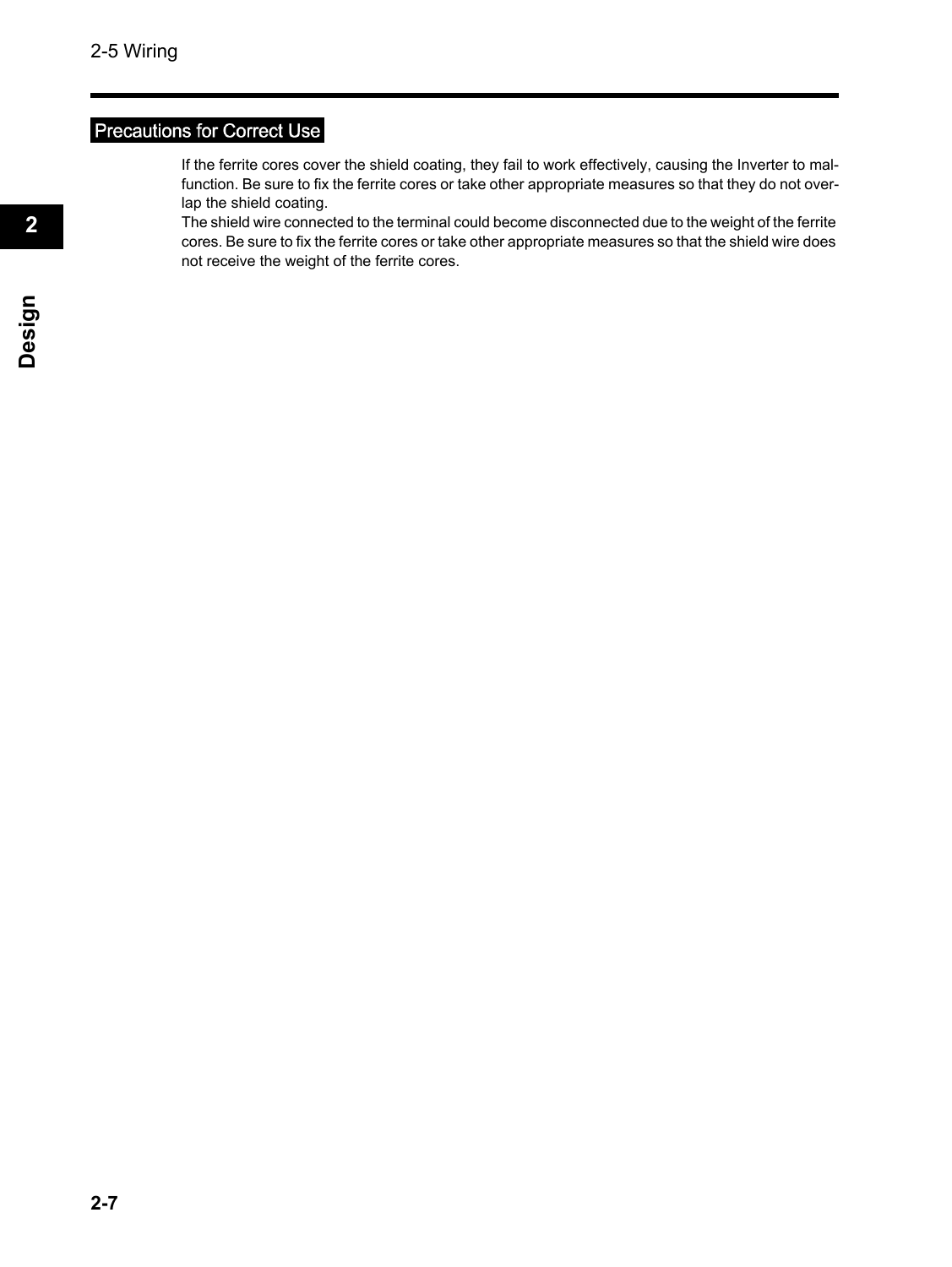# <span id="page-22-0"></span>**2-6 Switch Settings**

### **Switch Arrangement**

The switch arrangement is shown below.

PAC, DIV, BIN, and BCD marked around the DIP switch (TYPE) indicate batch input, dividing input, binary input, and BCD input, respectively.



### **Default setting**

The default settings (factory settings) are shown below.

| Setting item          | Switch No. | Default setting             |
|-----------------------|------------|-----------------------------|
| DIP switch            |            | OFF (Binary input: BIN)     |
| <b>TYPF</b>           |            | OFF (Batch input mode: PAC) |
| Rotary switch<br>CODE |            | 0 (Set frequency: 0.01 Hz)  |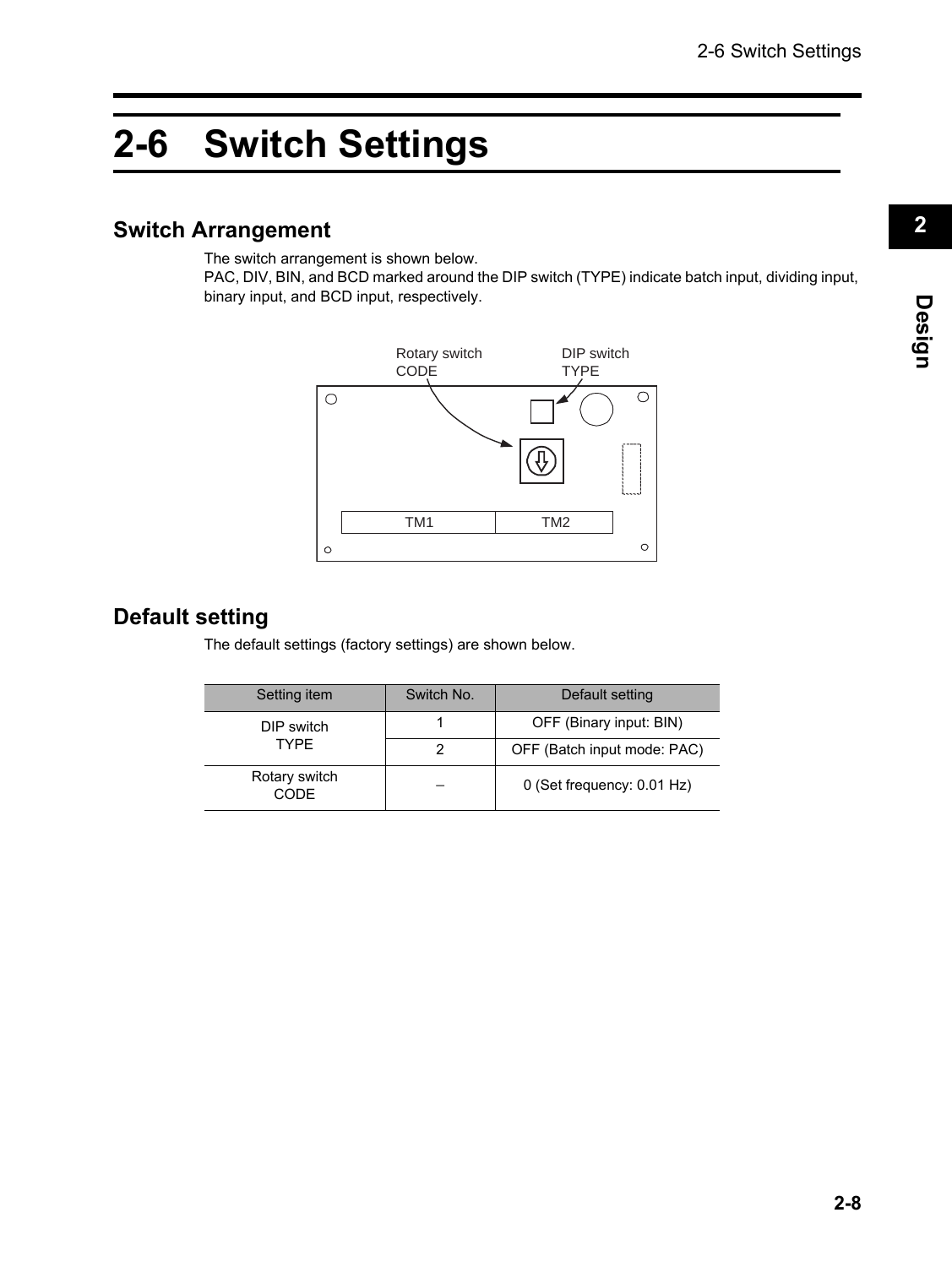# <span id="page-23-0"></span>**2-7 Inverter Settings**

The Inverter (3G3RX) parameters related to the operation of the 3G3AX-DI Board are shown below.

For operation, refer to "Chapter 3 Operation" and "Chapter 4 Functions" of the Inverter 3G3RX User's Manual, and make appropriate settings.

Parameter ameter Function name Data range Default setting (3G3RX) **Changes** during operation Unit A001 Frequency reference selection 00: Digital Operator (FREQ adjuster) (Enabled when 3G3AX-OP01 is connected.) 01: Terminal 02: Digital Operator (F001) 03: ModBus communication 04: Option 1 05: Option 2 06: Pulse train frequency 07: Not used 10: Frequency operation result 02 | × | − b040 | Torque limit selection 00: Four-quadrant separate setting 01: Terminal switch 02: Analog input 03: Option 1 04: Option 2 00 | × | − P031 Acceleration/Deceleration time input type 00: Digital Operator 01: Option 1 02: Option 2 00 | × | − P032 Orientation stop position input type 00: Digital Operator 01: Option 1 02: Option 2 00 | × | −

Note 1: To set the frequency, set the frequency reference selection (A001) to "Option" (04 or 05).

Note 2: To set the acceleration/deceleration time, set the acceleration/deceleration time input type (P031) to "Option".

Note 3: To set the torque limit, set the torque limit selection (b040) to "Option".

Note 4: To set the orientation stop position, set the orientation stop position input type (P032) to "Option".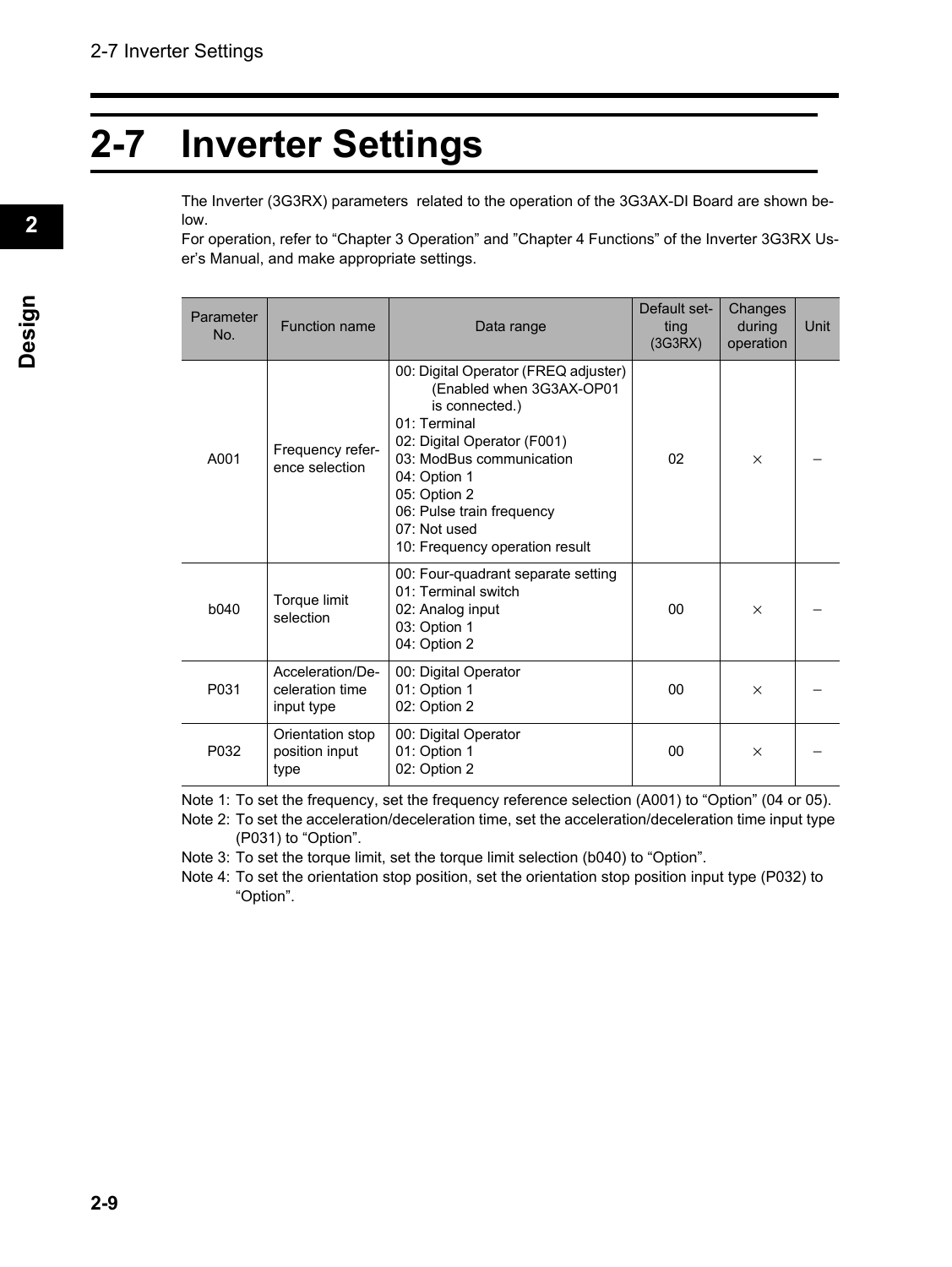# <span id="page-24-0"></span>**2-8 Input Mode Settings**

The input mode and resolution are selected by the combination of the DIP switch and rotary switch settings of the DI Board.

The input mode list is shown below.

| <b>DIP</b> switch<br>(TYPE) |                       | Rotary                  | <b>Resolution setting</b>           |          |            |                                           |                                     |                    |                            |                          |                     |  |  |
|-----------------------------|-----------------------|-------------------------|-------------------------------------|----------|------------|-------------------------------------------|-------------------------------------|--------------------|----------------------------|--------------------------|---------------------|--|--|
|                             |                       | switch<br>(CODE)        | Set frequency                       |          |            | Acceleration/Deceleration<br>time setting |                                     |                    | Torque<br>limit<br>setting | Posi-<br>tion<br>setting |                     |  |  |
| Switch No.                  |                       | Setting                 | $0.01$ Hz                           | $0.1$ Hz | 1 Hz       | Rate                                      | $0.01$ sec                          | 0.1 <sub>sec</sub> | 1 sec                      | 1%                       | 1 pulse             |  |  |
| 1                           | $\overline{2}$        | code                    |                                     |          |            |                                           |                                     |                    |                            |                          |                     |  |  |
|                             |                       | $\mathbf 0$             | $\circ$                             |          |            |                                           |                                     |                    |                            |                          |                     |  |  |
|                             |                       | $\mathbf 1$             |                                     | $\circ$  |            |                                           |                                     |                    |                            |                          |                     |  |  |
|                             | OFF:                  | $\overline{2}$          |                                     |          | $\circ$    |                                           |                                     |                    |                            |                          |                     |  |  |
|                             | <b>Batch</b><br>input | 3                       |                                     |          |            | $\circ$                                   |                                     |                    |                            |                          |                     |  |  |
|                             | mode                  | $\overline{\mathbf{4}}$ |                                     |          |            |                                           |                                     |                    |                            | $\bigcirc$               |                     |  |  |
|                             | (PAC)                 | 5                       |                                     |          |            |                                           | For factory adjustment (Do not set) |                    |                            |                          |                     |  |  |
|                             |                       | $\,6$                   |                                     |          |            |                                           |                                     |                    |                            |                          | $\bigcirc$          |  |  |
| ON:                         |                       | 7 to F                  |                                     |          |            |                                           | For factory adjustment (Do not set) |                    |                            |                          |                     |  |  |
| <b>BCD</b>                  |                       |                         | $\pmb{0}$                           |          |            |                                           |                                     |                    | $\bigcirc$                 |                          |                     |  |  |
| input<br>(BCD)              |                       | $\mathbf 1$             | $\bigcirc$                          |          |            |                                           |                                     | $\circ$            |                            |                          |                     |  |  |
| OFF:                        |                       | $\overline{2}$          |                                     |          |            |                                           |                                     |                    | $\bigcirc$                 |                          |                     |  |  |
| Binary                      |                       | $\mathfrak{S}$          |                                     |          |            |                                           | $\bigcirc$                          |                    |                            |                          |                     |  |  |
| input<br>(BIN)              |                       | $\overline{\mathbf{4}}$ |                                     | $\circ$  |            |                                           |                                     | $\circ$            |                            |                          |                     |  |  |
|                             | ON:<br>Dividing       | 5                       |                                     |          |            |                                           |                                     |                    | $\bigcirc$                 | $\circ$                  | $\circlearrowright$ |  |  |
|                             | input                 | $\,6$                   |                                     |          |            |                                           | $\bigcirc$                          |                    |                            |                          |                     |  |  |
|                             | mode<br>(DIV)         | $\overline{7}$          |                                     |          | $\bigcirc$ |                                           |                                     | $\circ$            |                            |                          |                     |  |  |
|                             |                       | 8                       |                                     |          |            |                                           |                                     |                    | $\bigcirc$                 |                          |                     |  |  |
|                             |                       | 9                       |                                     |          |            |                                           | $\circ$                             |                    |                            |                          |                     |  |  |
|                             |                       | A                       |                                     |          |            | $\bigcirc$                                |                                     | $\bigcirc$         |                            |                          |                     |  |  |
|                             |                       | $\sf B$                 |                                     |          |            |                                           |                                     |                    | $\circ$                    |                          |                     |  |  |
|                             |                       | $C$ to $F$              | For factory adjustment (Do not set) |          |            |                                           |                                     |                    |                            |                          |                     |  |  |

**Design**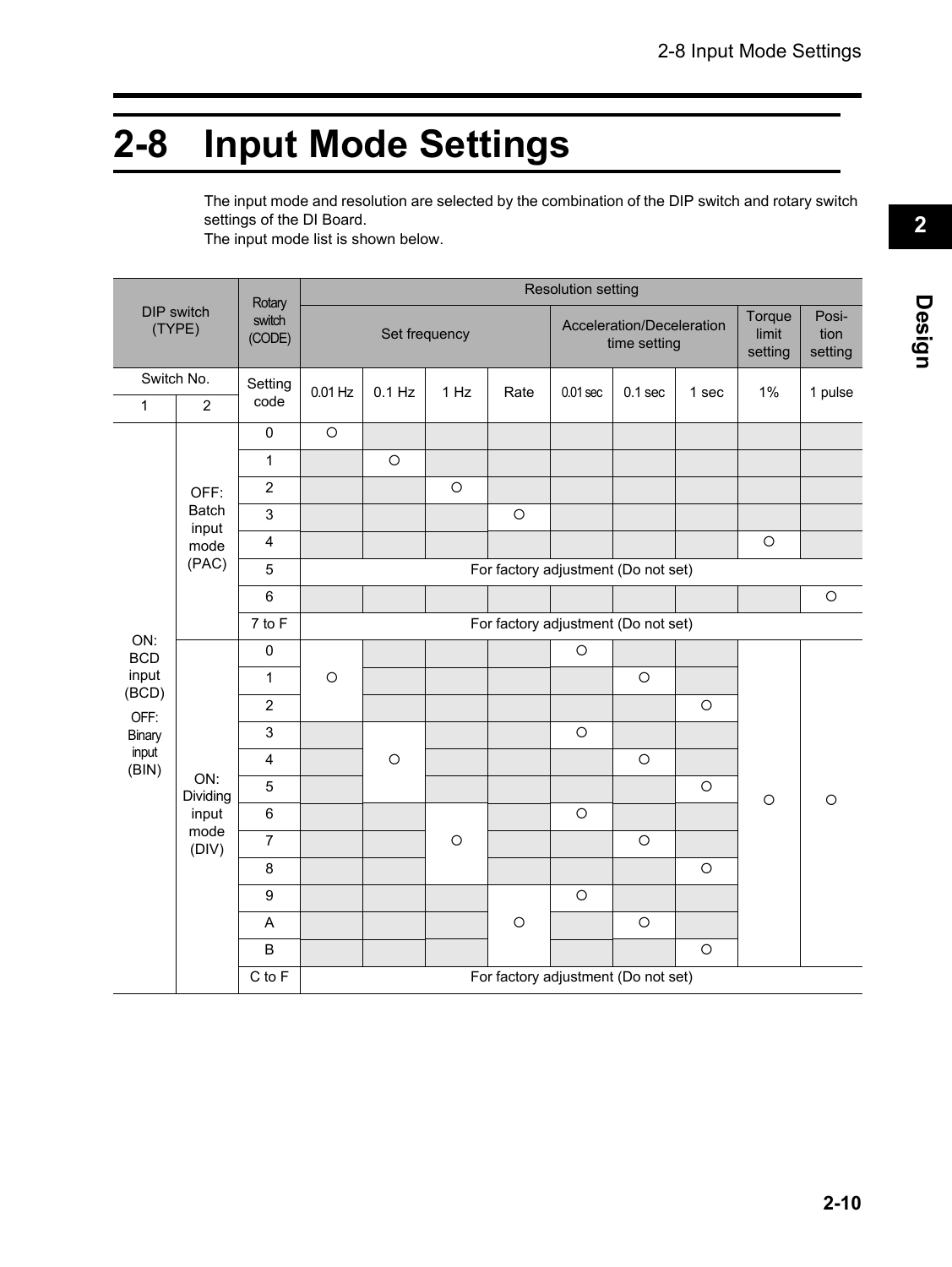### **How to Read the Input Mode List**

Example 1. Switch setting when setting the frequency with a resolution of 1 Hz, via binary input (BIN) in the batch input mode (PAC)

| <b>TYPE</b> | <b>CODE</b> |  |
|-------------|-------------|--|
|             |             |  |
| OFF: BIN    | OFF: PAC    |  |

Example 2. Switch setting when setting the frequency with a resolution of 0.1 Hz, via BCD input, and setting the acceleration/deceleration time with a resolution of 0.1 sec, via BCD input in the dividing input mode (DIV)

| <b>TYPE</b> | <b>CODE</b> |  |
|-------------|-------------|--|
|             |             |  |
| ON: BCD     | ON: DIV     |  |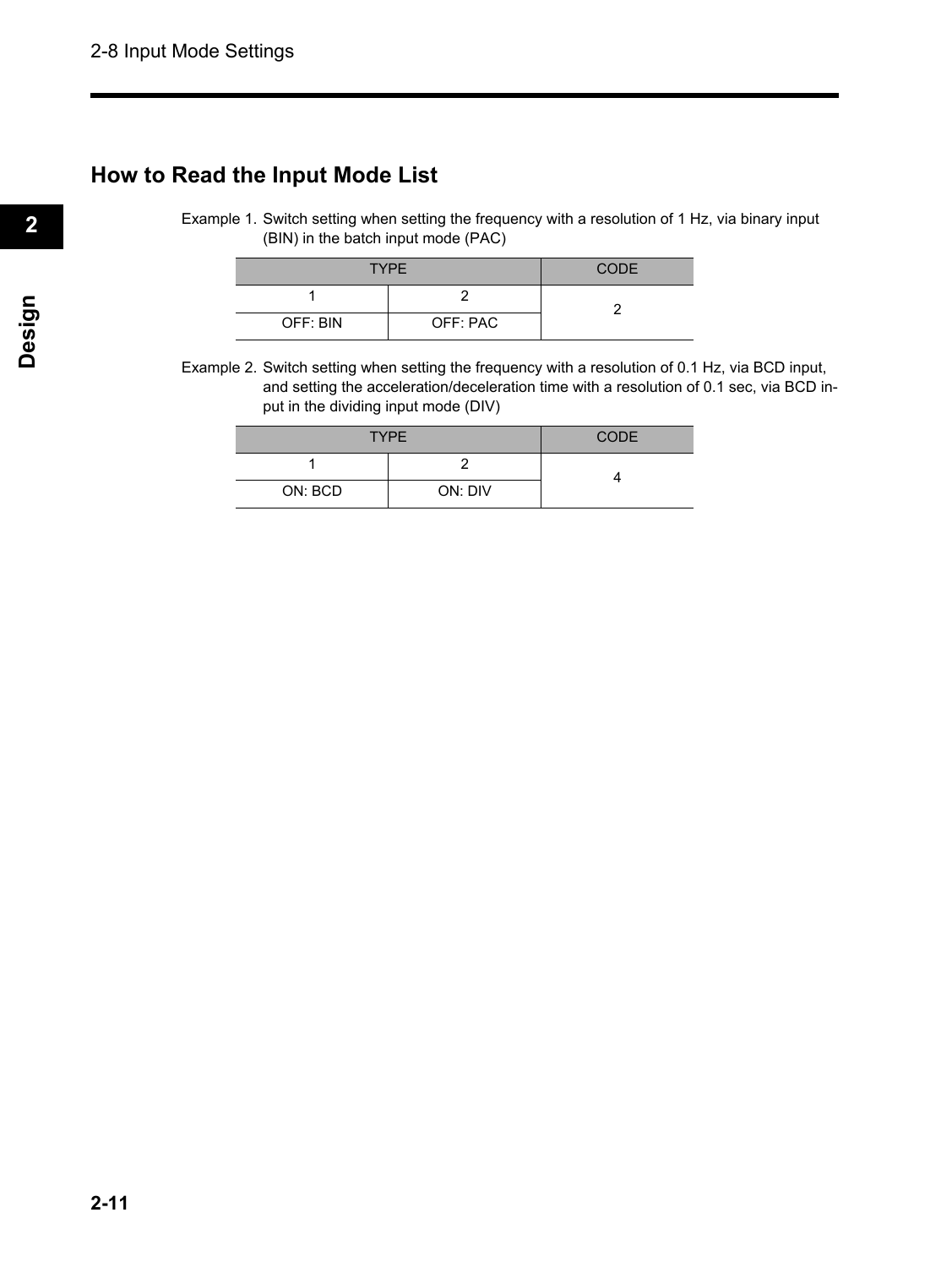# **[Chapter 3](#page-27-1)**

# **F[unctions](#page-27-0)**

|  | 3-1 Parameter Description of Each Function 3-1 |  |  |
|--|------------------------------------------------|--|--|
|--|------------------------------------------------|--|--|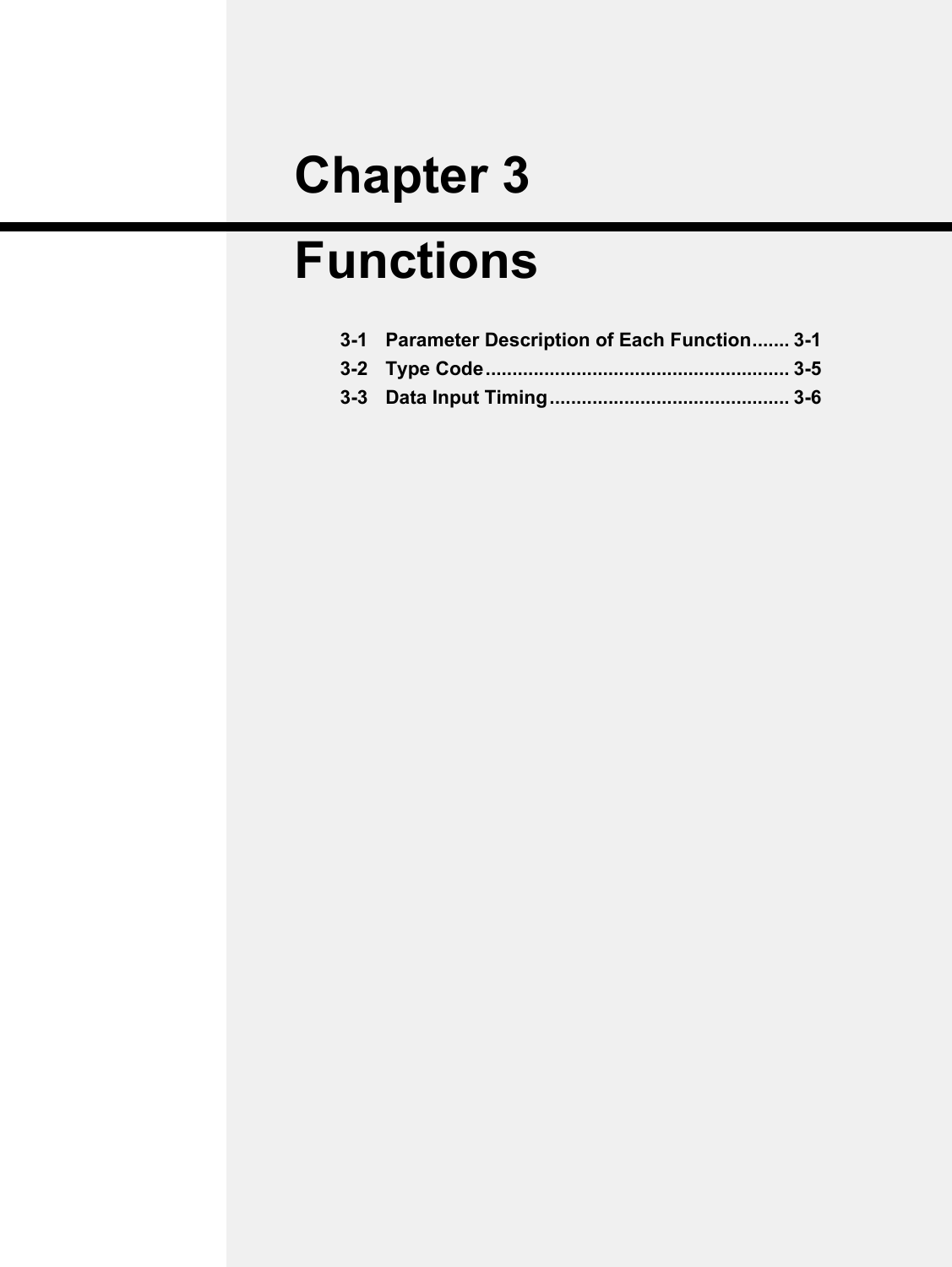## <span id="page-27-1"></span><span id="page-27-0"></span>**3-1 Parameter Description of Each Function**

#### **Binary Batch Input**

The settings of frequency, torque limit and position can be selected using the rotary switch (CODE) in a single data input.

The data bit configuration of the binary batch input is shown below.

| u |
|---|
|---|

| (MSB)    |                                  |  |  |  |  |  |  |  |                |                |    |                |                |  | (LSB)          |
|----------|----------------------------------|--|--|--|--|--|--|--|----------------|----------------|----|----------------|----------------|--|----------------|
|          | D15 D14 D13 D12 D11 D10 D9 D8 D7 |  |  |  |  |  |  |  | D <sub>6</sub> | D <sub>5</sub> | D4 | D <sub>3</sub> | D <sub>2</sub> |  | D <sub>0</sub> |
| Set data |                                  |  |  |  |  |  |  |  |                |                |    |                |                |  |                |

#### **Setting Example**

When setting the frequency to 60 Hz with a resolution of 0.1 Hz (Rotary switch setting (CODE): 1)

#### **1. Input the 16-bit binary value of 60 multiplied by 10 in terminals D15 to D0.**  $60 \times 10$  times =  $600 \rightarrow 0000001001011000$  (binary)

|             |  |  |  | D15 D14 D13 D12 D11 D10 D9 D8 D7 D6 D5 D4 D3 D2 D1 D0 |   |  |  |              |  |  |  |  |  |  |
|-------------|--|--|--|-------------------------------------------------------|---|--|--|--------------|--|--|--|--|--|--|
|             |  |  |  |                                                       | 1 |  |  | $\mathbf{1}$ |  |  |  |  |  |  |
| 16-bit data |  |  |  |                                                       |   |  |  |              |  |  |  |  |  |  |

#### **2. When the data is entered, turn the strobe signal ON.**

#### **3. Turn the strobe signal OFF.**

#### **Precautions**

For details on signal input timing, refer to ["3-3 Data Input Timing"\(Page 3-6\).](#page-32-1)

| OFF: BIN | OFF: PAC |
|----------|----------|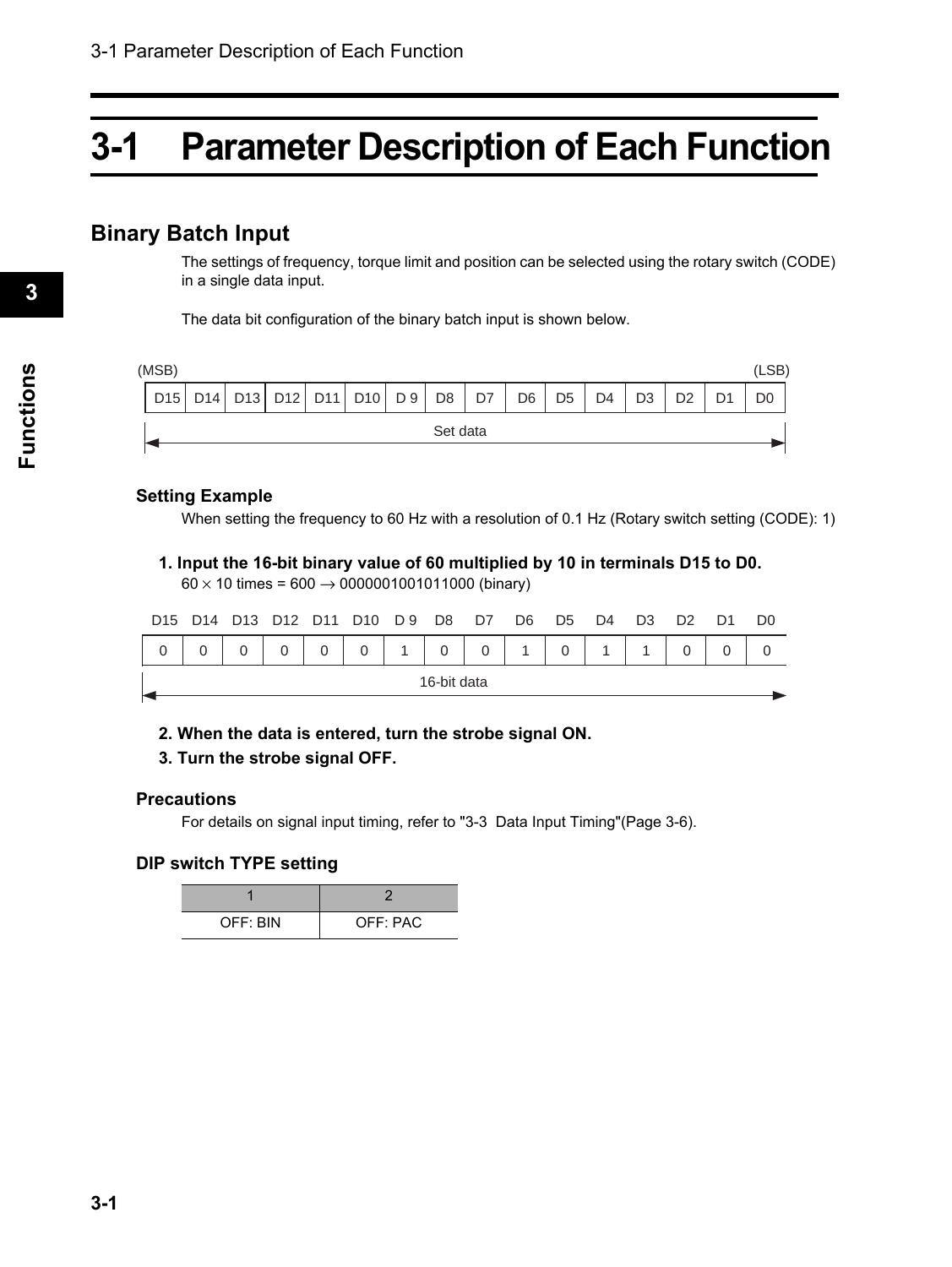### **BCD Batch Input**

The settings of frequency, torque limit and position can be selected using the rotary switch (CODE) in a single data input.

The data bit configuration of the BCD batch input is shown below.



#### **Setting Example**

When setting the frequency to 30.00 Hz with a resolution of 0.01 Hz (Rotary switch setting (CODE): 0)

**1. Input the 16-bit BCD value of 30 multiplied by 100 in terminals D15 to D0.**  $30 \times 100$  times = 3000  $\rightarrow$  00110000000000000 (binary)

| D15 D14 D13 D12 D11 D10 D9 D8 D7 D6 D5 D4 D3 D2 D1 D0 |  |  |  |  |  |            |  |            |  |  |
|-------------------------------------------------------|--|--|--|--|--|------------|--|------------|--|--|
|                                                       |  |  |  |  |  |            |  |            |  |  |
| Set data 3<br>Set data 4                              |  |  |  |  |  | Set data 2 |  | Set data 1 |  |  |

#### **2. When the data is entered, turn the strobe signal ON.**

#### **3. Turn the strobe signal OFF.**

#### **Precautions**

For details on signal input timing, refer to ["3-3 Data Input Timing"\(Page 3-6\)](#page-32-1).

| ON: BCD | OFF: PAC |
|---------|----------|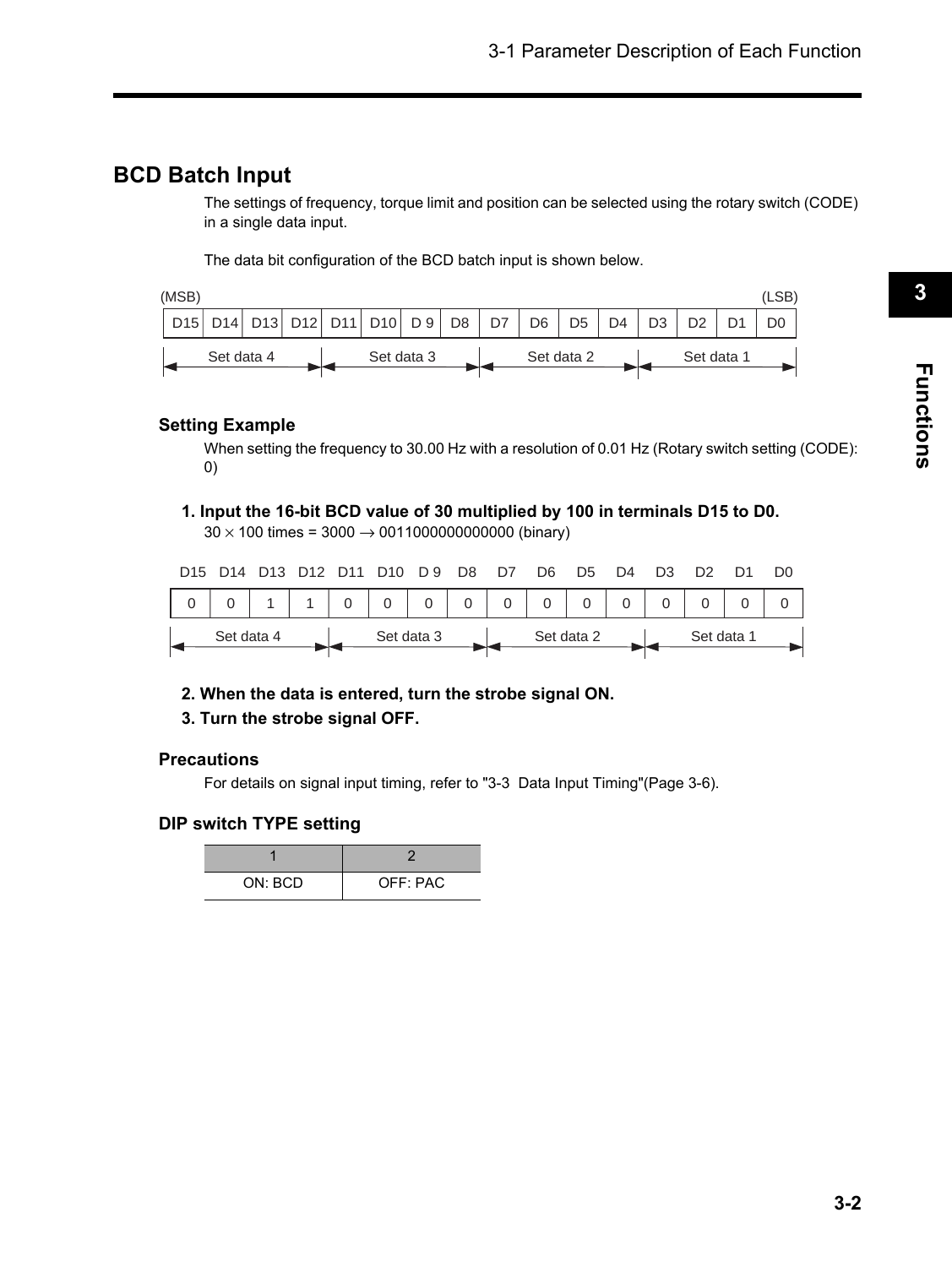### **Binary Dividing Input**

The set data can be changed in two data inputs for MSB and LSB. In addition, changing the type code enables to change the settings of frequency, torque limit, acceleration/deceleration time, and position (For the type code, refer to ["3-2 Type Code"\(Page 3-5\)](#page-31-1)). The set resolution can be selected using the rotary switch (CODE).

The data bit configuration of the binary dividing input is shown below.

| (MSB) |                                        |                       |  |  |    |    |                |                |                |    |                                 | 'LSB) |
|-------|----------------------------------------|-----------------------|--|--|----|----|----------------|----------------|----------------|----|---------------------------------|-------|
|       | D15   D14   D13   D12   D11   D10   D9 |                       |  |  | D8 | D7 | D <sub>6</sub> | D <sub>5</sub> | D <sub>4</sub> | D3 | מח                              |       |
|       |                                        | MSB or LSB type codes |  |  |    |    |                |                |                |    | MSB 8-bit or LSB 8-bit set data |       |

#### **Setting Example**

When setting the frequency to a resolution of 0.01 Hz (Rotary switch setting (CODE): 0,1,2)

**1. Convert the value of 60 multiplied by 100 into the 16-bit binary value. Next, input the MSB 8 bits in terminals D7 to D0, and input the set frequency MSB code in terminals D15 to D8.**

 $60 \times 100$  times = 6000  $\rightarrow$  0001011101110000 (binary)

|                         |  |  |  |  | D15 D14 D13 D12 D11 D10 D9 D8 D7 D6 D5 D4 |                |  |  |  |                    | D.3 | D <sub>2</sub> |  |
|-------------------------|--|--|--|--|-------------------------------------------|----------------|--|--|--|--------------------|-----|----------------|--|
|                         |  |  |  |  |                                           | $\overline{0}$ |  |  |  |                    |     |                |  |
| Set frequency MSB codes |  |  |  |  |                                           |                |  |  |  | MSB 8-bit set data |     |                |  |

- **2. When the data is entered, turn the strobe signal ON.**
- **3. Turn the strobe signal OFF.**
- **4. Input the rest of LSB 8 bits in terminals D7 to D0, and input the set frequency LSB code in terminals D15 to D8.**

|                         |  |  |  |  | D15 D14 D13 D12 D11 D10 D9 D8 D7 D6 |  |  |  | D5 D4 |                    | $\Box$ D.3 | D2. |  |
|-------------------------|--|--|--|--|-------------------------------------|--|--|--|-------|--------------------|------------|-----|--|
|                         |  |  |  |  |                                     |  |  |  |       |                    |            |     |  |
| Set frequency LSB codes |  |  |  |  |                                     |  |  |  |       | LSB 8-bit set data |            |     |  |

- **5. When the data is entered, turn the strobe signal ON.**
- **6. Turn the strobe signal OFF.**

#### **Precautions**

For details on signal input timing, refer to ["3-3 Data Input Timing"\(Page 3-6\).](#page-32-1)

| OFF: BIN | ON: DIV |
|----------|---------|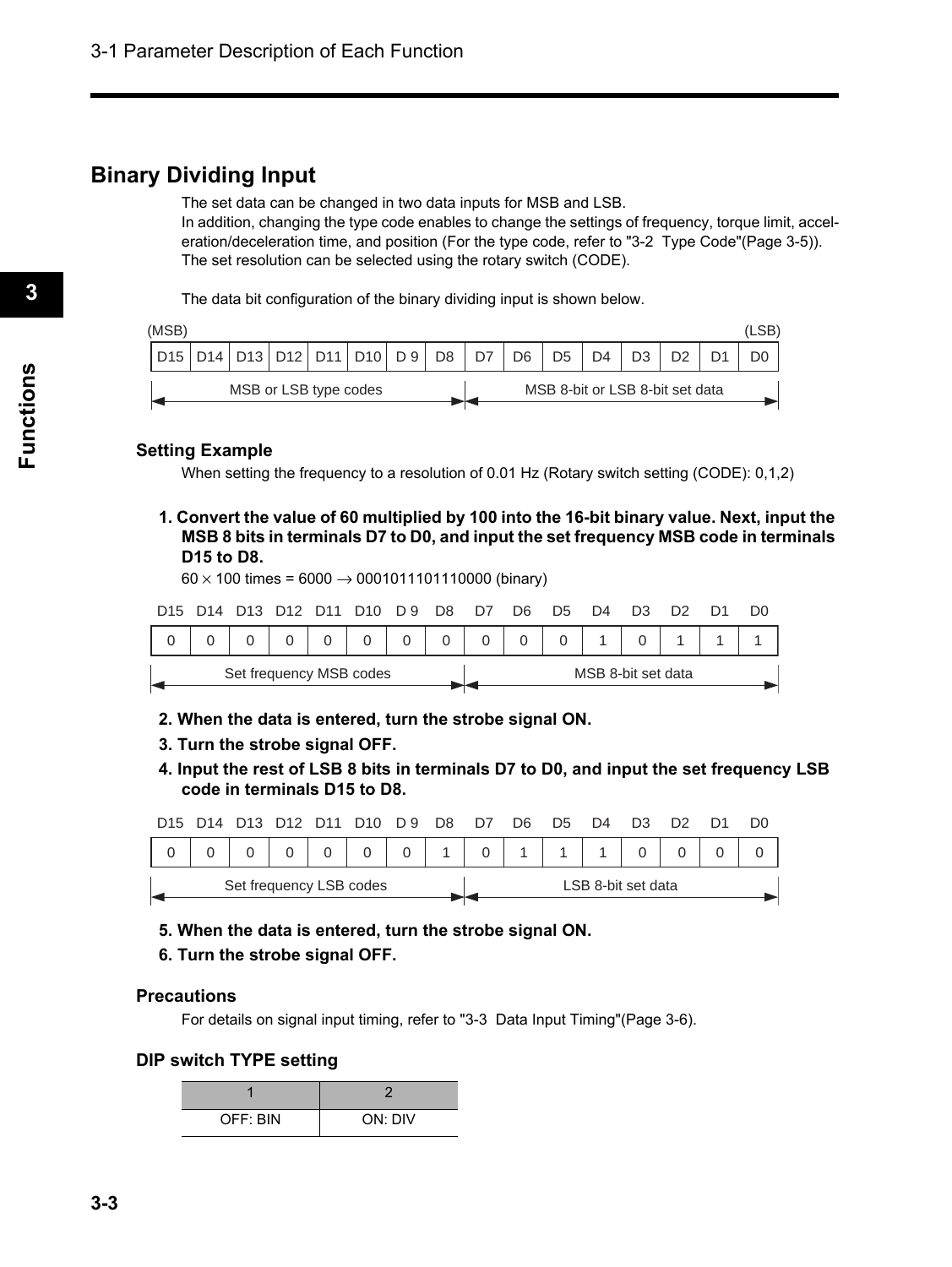### **BCD Dividing Input**

The set data can be changed in two data inputs for MSB and LSB. In addition, changing the type code enables to change the settings of frequency, torque limit, acceleration/deceleration time, and position (For the type code, refer to ["3-2 Type Code"\(Page 3-5\)\)](#page-31-1). The set resolution can be selected using the rotary switch (CODE).

The data bit configuration of the BCD dividing input is shown below.

| (MSB) |                                             |  |                       |  |                |                |                |                |                |                                     | LSB) |
|-------|---------------------------------------------|--|-----------------------|--|----------------|----------------|----------------|----------------|----------------|-------------------------------------|------|
|       | D15   D14   D13   D12   D11   D10   D9   D8 |  |                       |  | D <sub>7</sub> | D <sub>6</sub> | D <sub>5</sub> | D <sub>4</sub> | D <sub>3</sub> |                                     |      |
|       |                                             |  | MSB or LSB type codes |  |                |                |                |                |                | MSB 2-digit or LSB 2-digit set data |      |

#### **Setting Example**

When setting the acceleration time to 60.0 sec with a resolution of 0.1 sec (Rotary switch setting (CODE): 1,4,7,A)

**1. Convert the value of 60 multiplied by 10 into the BCD binary value. Next, input the MSB 2 digits in terminals D7 to D0, and input the acceleration time MSB code in terminals D15 to D8.**

 $60 \times 10$  times =  $600 \rightarrow 0000011000000000$  (binary)

|                                                             |  |  |  |  | D15 D14 D13 D12 D11 D10 D9 D8 D7 D6 D5 D4 D3 |  |  |  |  | D2 D1 |  |  |
|-------------------------------------------------------------|--|--|--|--|----------------------------------------------|--|--|--|--|-------|--|--|
|                                                             |  |  |  |  |                                              |  |  |  |  |       |  |  |
| Acceleration time setting MSB codes<br>MSB 2-digit set data |  |  |  |  |                                              |  |  |  |  |       |  |  |

- **2. When the data is entered, turn the strobe signal ON.**
- **3. Turn the strobe signal OFF.**
- **4. Input the rest of LSB 2 digits in terminals D7 to D0, and input the acceleration time setting LSB code in terminals D15 to D8.**



- **5. When the data is entered, turn the strobe signal ON.**
- **6. Turn the strobe signal OFF.**

#### **Precautions**

For details on signal input timing, refer to ["3-3 Data Input Timing"\(Page 3-6\)](#page-32-1).

| ON: BCD | ON: DIV |
|---------|---------|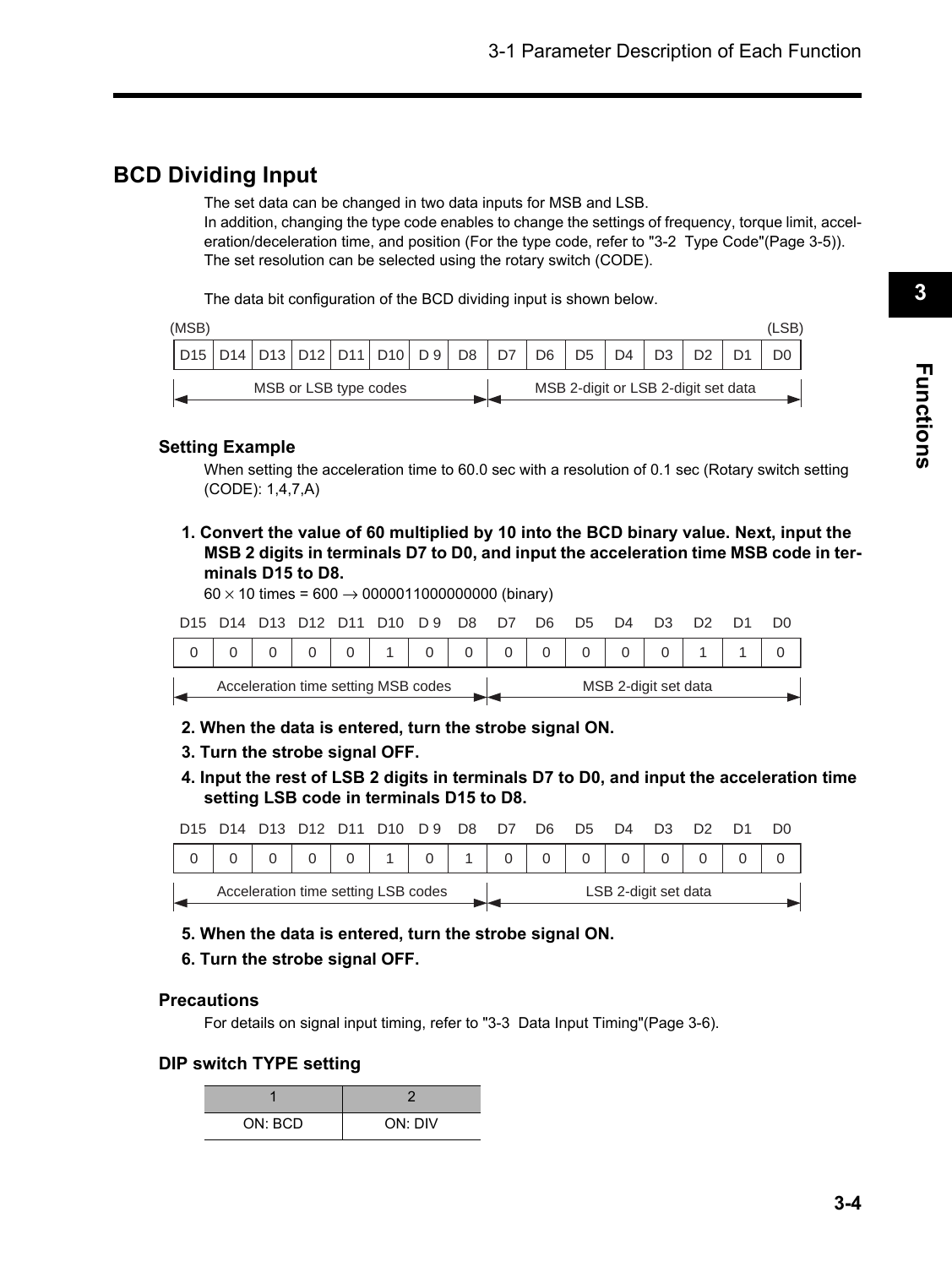# <span id="page-31-1"></span><span id="page-31-0"></span>**3-2 Type Code**

The type codes when the dividing input mode is set are shown below. Be sure to input the type codes in the order of MSB to LSB.

| Setting item                    | Type code (D15 to D8) |            |  |  |  |
|---------------------------------|-----------------------|------------|--|--|--|
|                                 | <b>Binary</b>         | <b>Hex</b> |  |  |  |
| Set frequency (MSB)             | 00000000              | O          |  |  |  |
| Set frequency (LSB)             | 00000001              | 1          |  |  |  |
| Torque limit setting (MSB)      | 00000010              | 2          |  |  |  |
| Torque limit setting (LSB)      | 00000011              | 3          |  |  |  |
| Acceleration time setting (MSB) | 00000100              | 4          |  |  |  |
| Acceleration time setting (LSB) | 00000101              | 5          |  |  |  |
| Deceleration time setting (MSB) | 00000110              | 6          |  |  |  |
| Deceleration time setting (LSB) | 00000111              | 7          |  |  |  |
| Position setting (MSB)          | 00001000              | 8          |  |  |  |
| Position setting (LSB)          | 00001001              | 9          |  |  |  |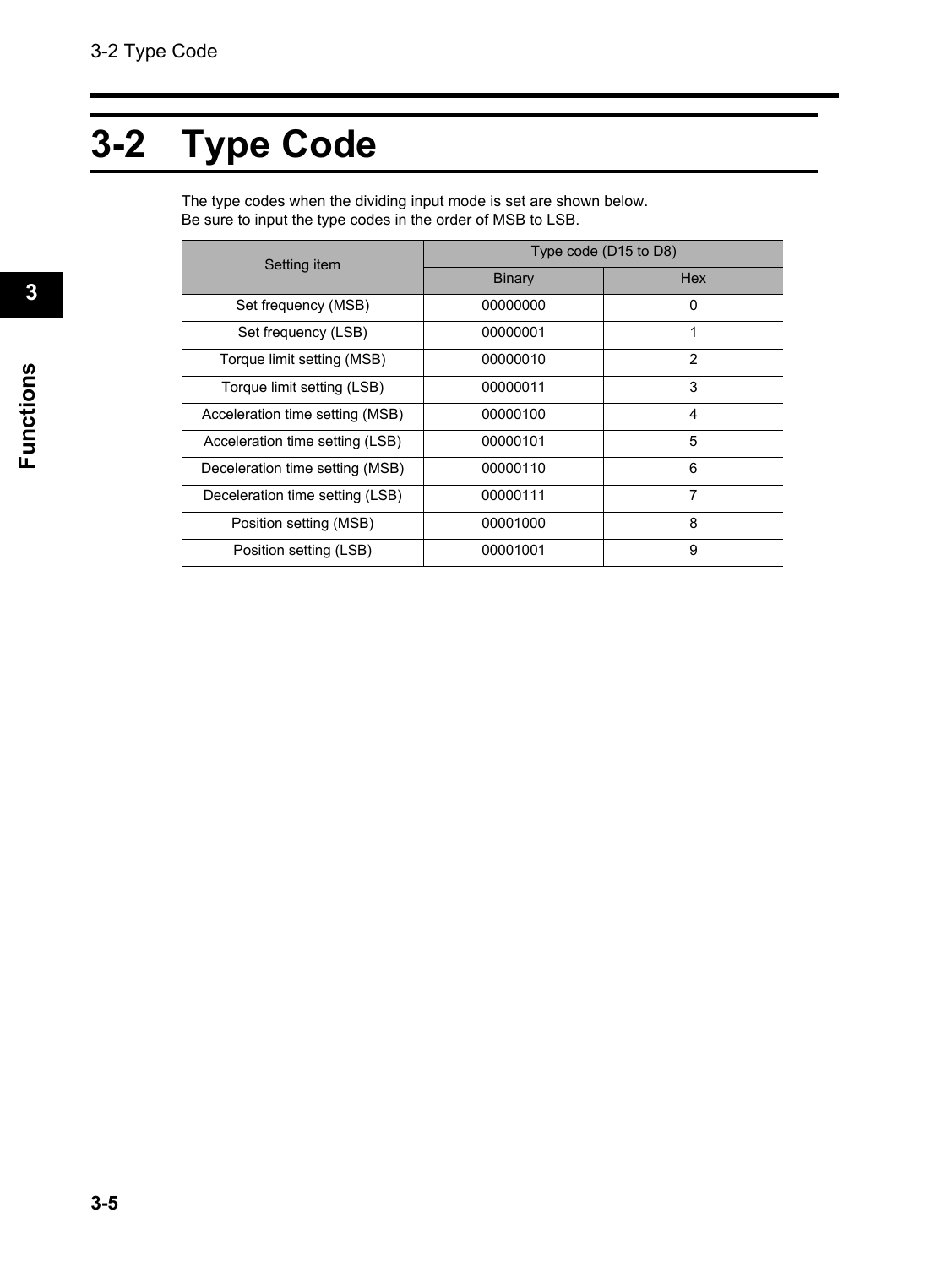# <span id="page-32-1"></span><span id="page-32-0"></span>**3-3 Data Input Timing**

### **Batch Input Mode Timing**

Retrieve the data at the strobe signal ON level. Set the ON/OFF time for the strobe signal to 20 ms or more. If the data indefinite period exceeds 5 ms, turn the strobe signal OFF according to the following batch data input timing chart.



#### **Precautions**

Note that wrong data could be retrieved if the data input timing is not based on the above chart.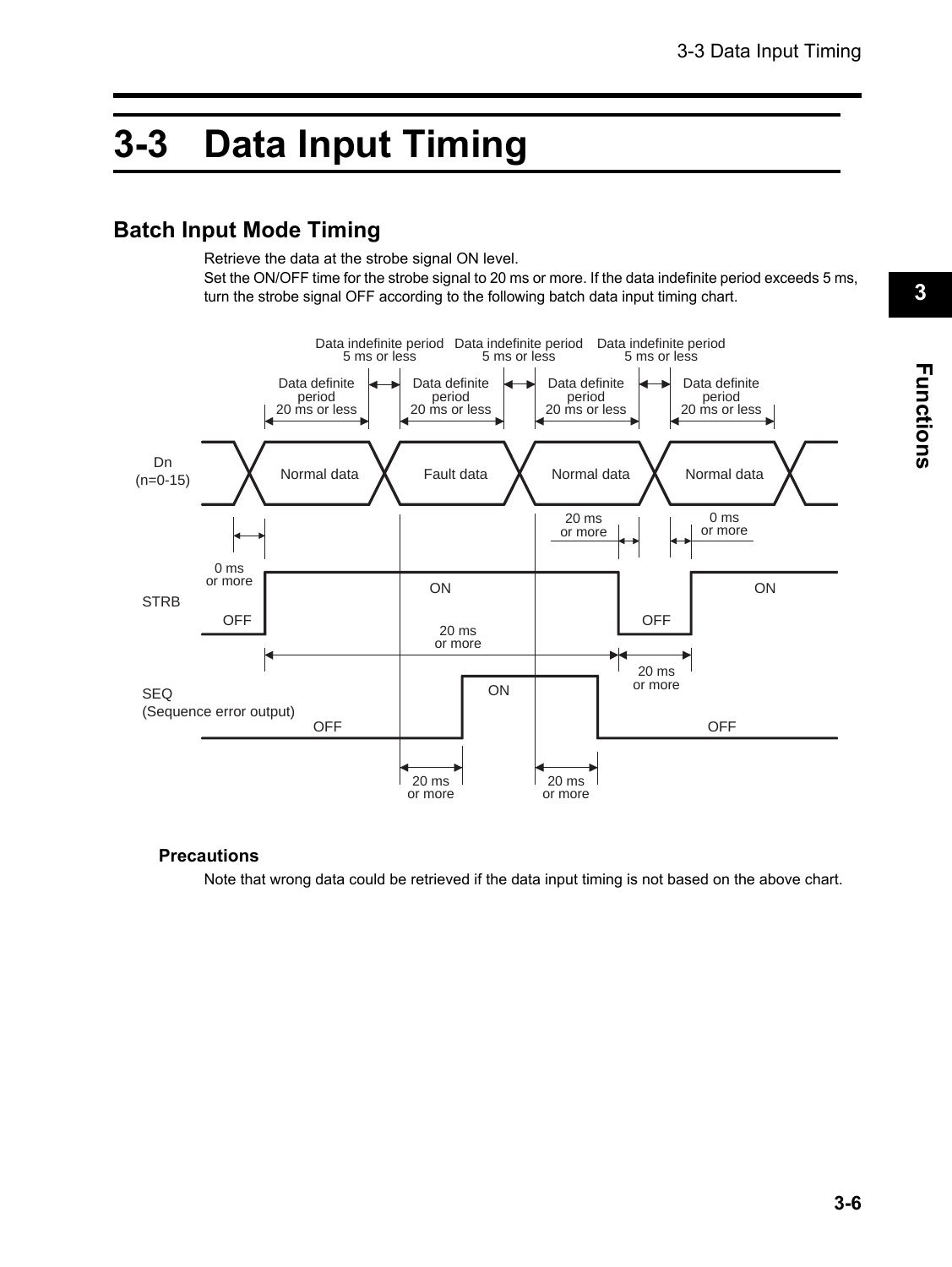### **Dividing Data Input Timing**

Retrieve the data at the strobe signal ON edge. Set the ON/OFF time for the strobe signal to 20 ms or more.



#### **Precautions**

Note that wrong data could be retrieved if the data input timing is not based on the above chart.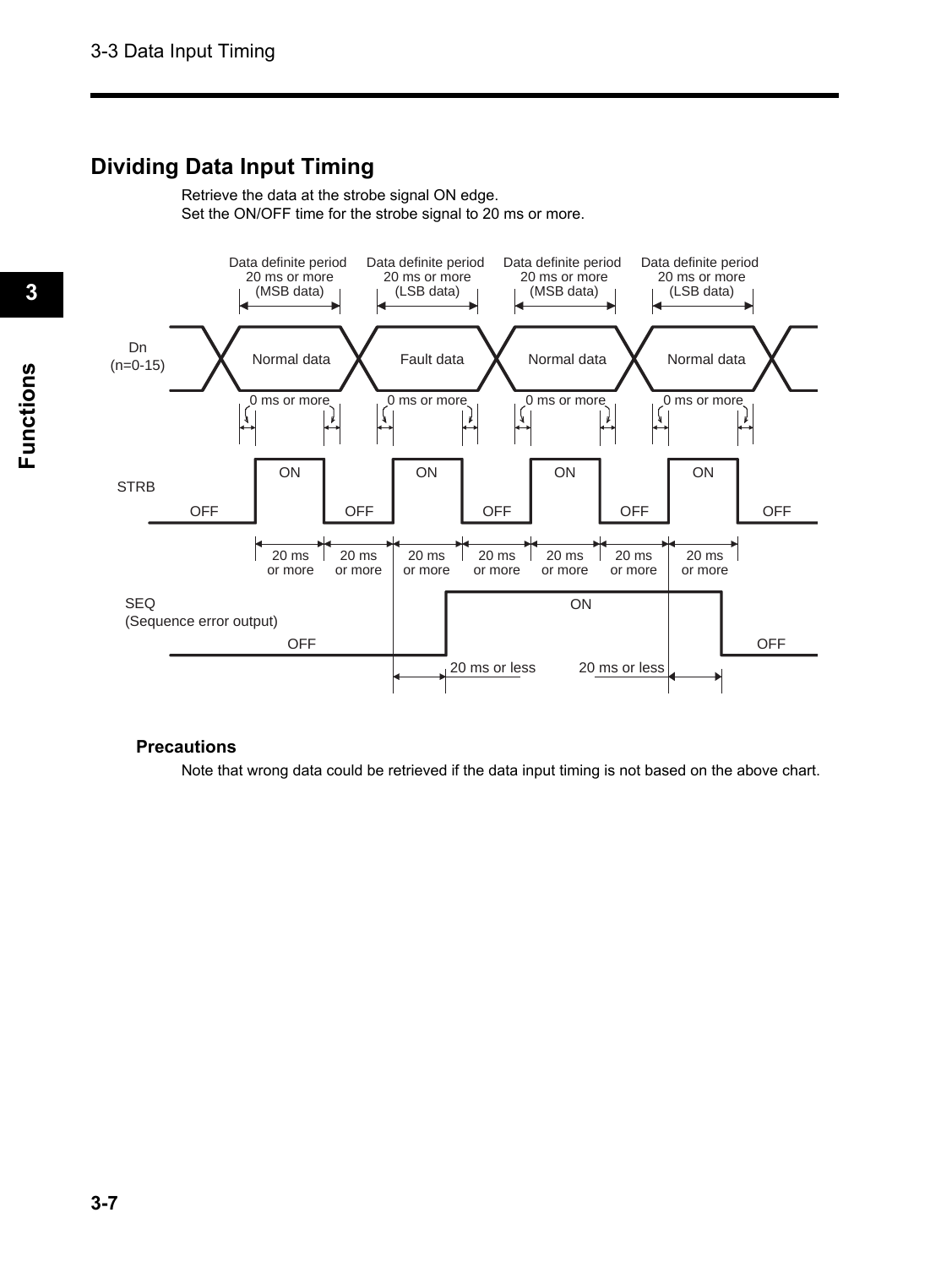# **[Chapter 4](#page-35-1)**

# **M[aintenance Operation](#page-35-0)s**

|  |  |  | 4-1 Precautions for Setting the Switches 4-1 |  |
|--|--|--|----------------------------------------------|--|
|--|--|--|----------------------------------------------|--|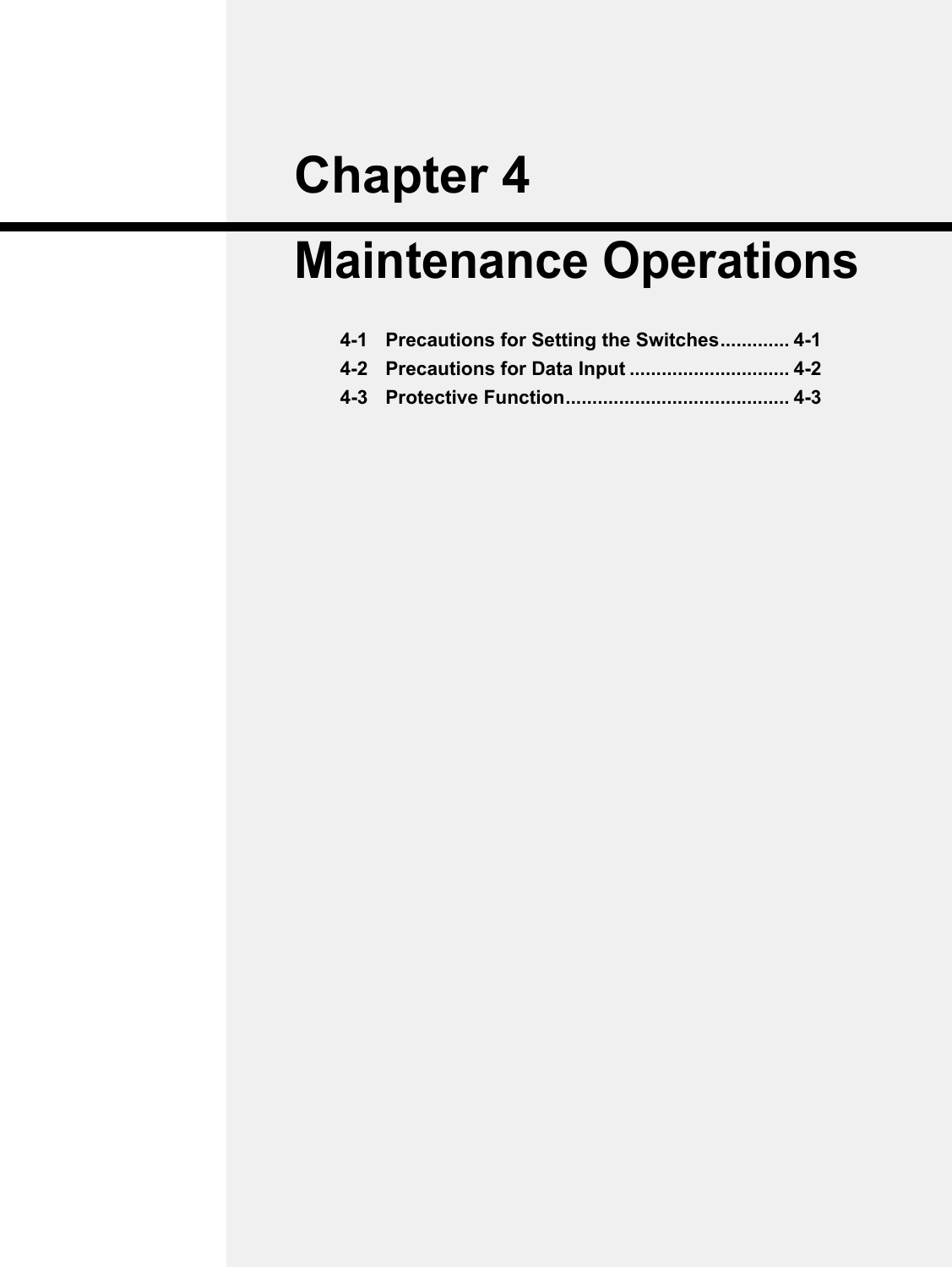## <span id="page-35-1"></span><span id="page-35-0"></span>**4-1 Precautions for Setting the Switches**

Precautions for setting the switches are shown below.

- Shut off the Inverter power and set appropriate settings.
- When the rotary switch CODE is set to (5,7 to F: for factory adjustment) in the batch input mode, a sequence error is output just after power is supplied to the Inverter.
- When the rotary switch CODE is set to (C to F: for factory adjustment) in the dividing input mode, a sequence error is output just after power is supplied to the Inverter.

**4**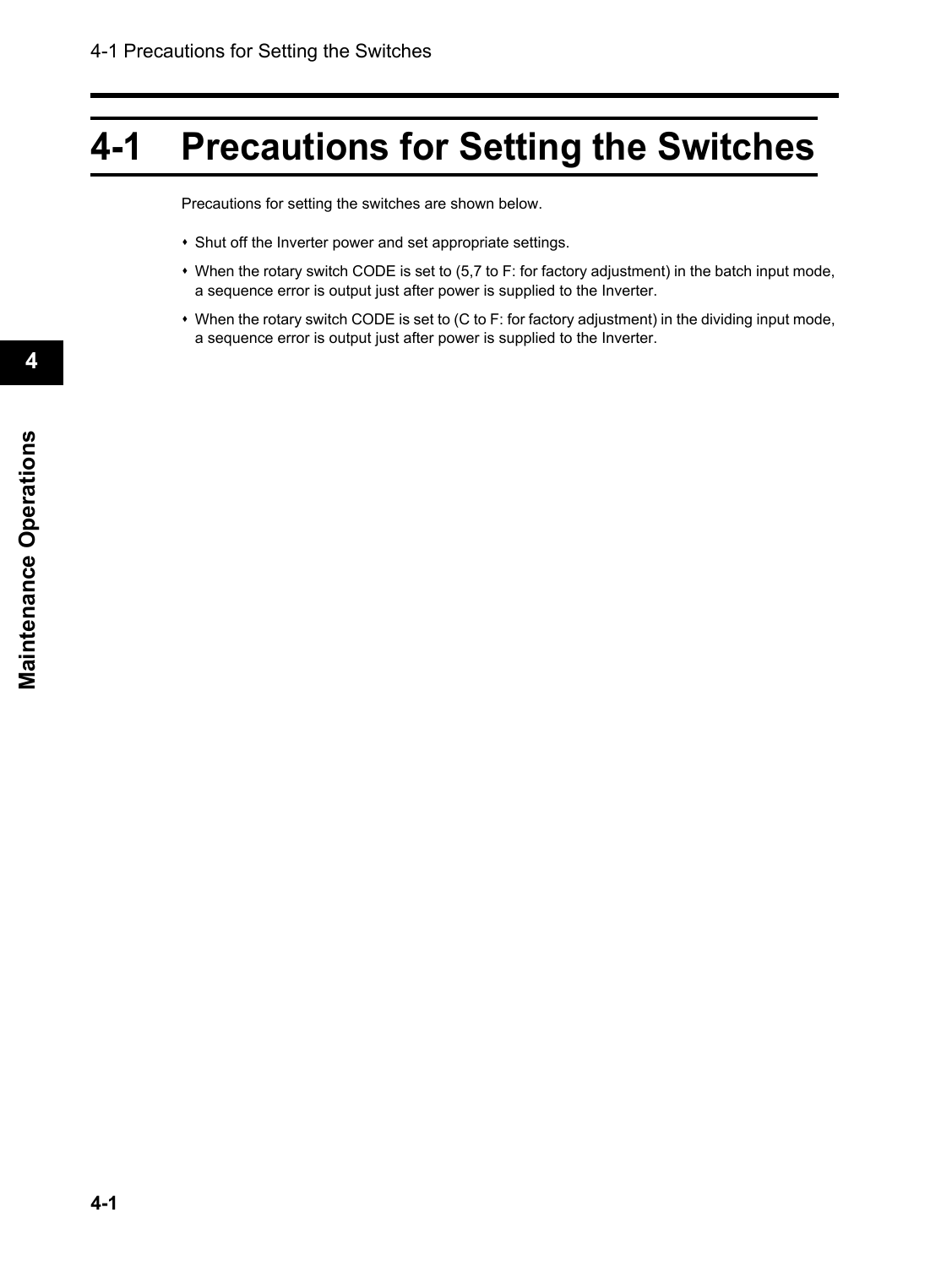## <span id="page-36-0"></span>**4-2 Precautions for Data Input**

Note the following items when inputting the data from the terminals of the 3G3AX-DI Board.

- Each input can be set within the data range of the Inverter for each parameter. If the data input is out of range, a sequence error will be output, and the data input will be disabled (previous data retained).
- Be sure to input type codes in the order of MSB to LSB in the dividing input mode. If the LSB code is input first, a sequence error will be output, and the data input will be disabled (previous data retained).
- To reset the sequence error, input a correct data again, reset the Inverter, or shut off the power. In the dividing input mode, if the two data inputs are correct, the sequence error will be reset just after the second input.
- If a code other than the type code is input, a sequence error will be output
- The data input is disabled when the Inverter trips. Reset the Inverter and input again.
- Do not set each command source of the Inverter (A001, P031, b040, P032) to "Option (1 or 2)" for the port without the DI Board mounted. (Option 1 for Board port 1, 2 for Board port 2)
- Do not mount two DI Boards simultaneously. Doing so may result in malfunction.
- The set values just after each command source of the Inverter (A001, P031, b040, P032) is set to "Option (1 or 2)" are shown below.

| Set frequency                  | $0.00$ [Hz]                  |
|--------------------------------|------------------------------|
| Acceleration/Deceleration time | (Set values of the Inverter) |
| Torque limit setting           | Or%1                         |
| Position setting               | 0[pulse]                     |

To input the set frequency in "rate", use the following procedure.

#### Setting example

When setting the frequency in 75% of the maximum frequency, input *Iin* is as follows:

$$
I_{in}=0.75\times M
$$

0.75: Rate *M*: Input data full scale

| DIP switch TYPE | Input data full scale value $(M)$ |
|-----------------|-----------------------------------|
| <b>BIN</b>      | 65535                             |
| BCD             | 9999                              |

Note that *f* Hz that is actually set is calculated from the following formula:

$$
f = \frac{I_{in}}{M}F_{max}
$$
  $F_{max}$  Max. frequency Hz

The value ignoring the digit less than 0.001 Hz is used as the set frequency.